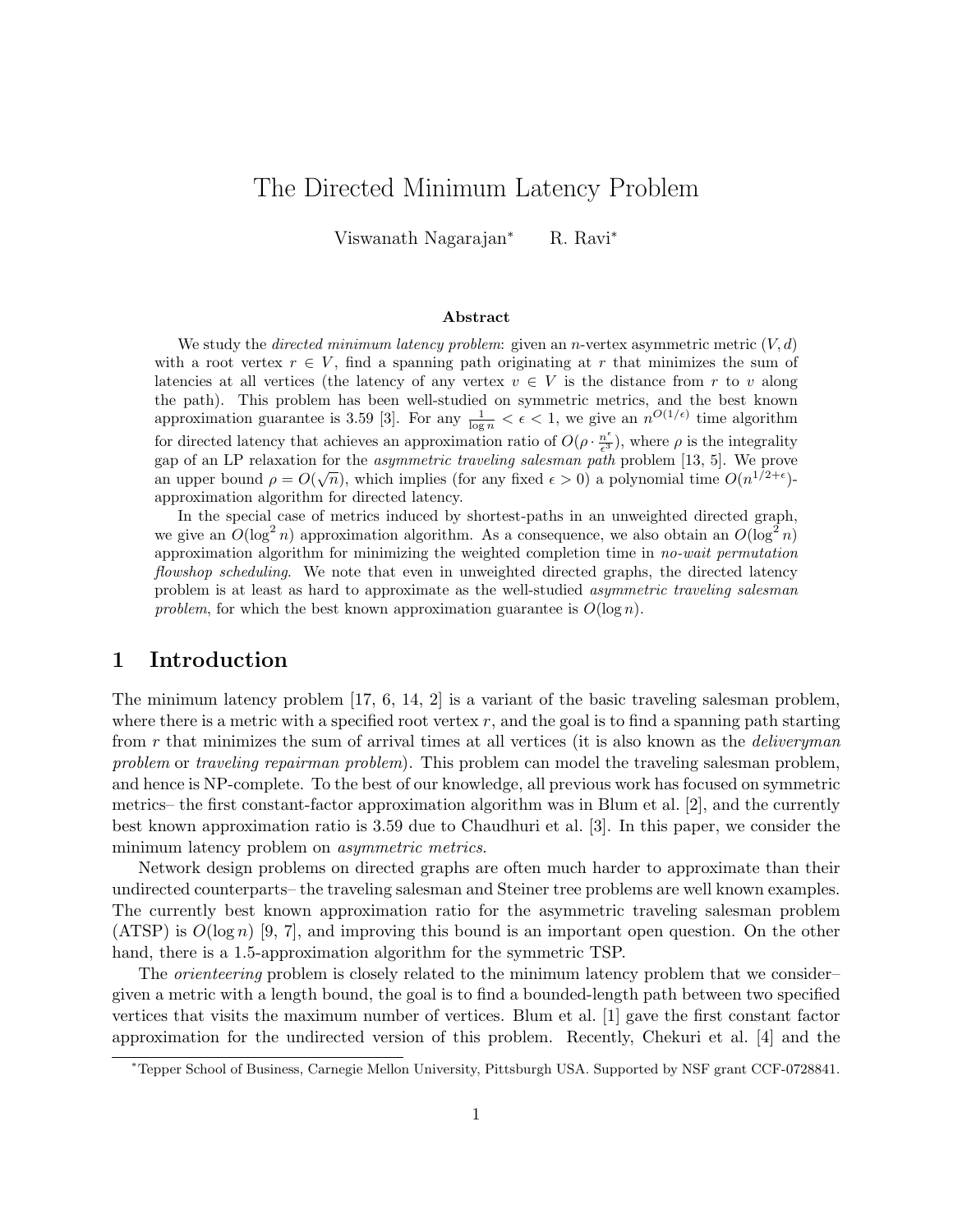authors [15] independently gave  $O(\log^2 n)$  approximation algorithms for the directed orienteering problem.

#### 1.1 Problem Definition

We represent an asymmetric metric by  $(V, d)$ , where V is the vertex set (with  $|V| = n$ ) and  $d: V \times V \to \mathbb{R}_+$  is a distance function satisfying the triangle inequality. For a directed path (or tour)  $\pi$  and vertices  $u, v, d^{\pi}(u, v)$  denotes the distance from u to v along  $\pi$ ; if v is not reachable from u along  $\pi$ , then  $d^{\pi}(u, v) = \infty$ . The directed minimum latency problem is defined as follows: given an asymmetric metric  $(V, d)$  and a root vertex  $r \in V$ , find a spanning path  $\pi$  originating at r that minimizes  $\sum_{v\in V} d^{\pi}(r, v)$ ; the quantity  $d^{\pi}(r, v)$  is the *latency* of vertex v in path  $\pi$ . Another possible definition of this problem would require a tour covering all vertices, where the latency of the root r is defined to be the distance required to return to r (i.e. the total tour length); note that in the previous definition of directed latency, the latency of  $r$  is zero. The approximability of both these versions of directed latency are related as below (the proof is deferred to Appendix A).

Theorem 1 The approximability of the path-version and tour-version of directed latency are within a factor 4 of each other.

In this paper, we work with the path version of directed latency.

For a directed graph  $G = (V, E)$  and any  $S \subseteq V$ , we denote by  $\delta^+(S) = \{(u, v) \in E \mid u \in$ S,  $v \notin S$  the arcs leaving set S, and  $\delta^-(S) = \{(u, v) \in E \mid u \notin S, v \in S\}$  the arcs entering set S. When dealing with asymmetric metrics, the edge set E is assumed to be  $V \times V$  unless mentioned otherwise. Given an asymmetric metric and a special vertex  $r$ , an  $r$ -path (resp.  $r$ -tour) is any directed path (resp. tour) originating at r.

Asymmetric Traveling Salesman Path (ATSP-path). The following problem is closely related to the directed latency problem. In ATSP-path, we are given a directed metric  $(V, d)$  and specified start and end vertices  $s, t \in V$ . The goal is to compute the minimum length  $s - t$  path that visits all the vertices. It is easy to see that this problem is at least as hard to approximate as the ATSP (tour-version, where  $s = t$ ). Lam and Newmann [13] were the first to consider this problem, and they gave an  $O(\sqrt{n})$  approximation based on the Frieze et al. [9] algorithm for ATSP. This was improved to  $O(\log n)$  in Chekuri and Pal [5], which extended the algorithm of Kleinberg and Williamson [12] for ATSP. Subsequently Feige and Singh [7] showed that the approximability of ATSP-tour and ATSP-path are within a constant factor of each other. We are concerned with the following LP relaxation of the ATSP-path problem.

$$
\min \sum_{e} d_{e} \cdot x_{e}
$$
\n
$$
s.t. \quad x(\delta^{+}(u)) = x(\delta^{-}(u)) \quad \forall u \in V - \{s, t\}
$$
\n
$$
x(\delta^{+}(s)) = x(\delta^{-}(t)) = 1
$$
\n
$$
(ATSP - path) \quad x(\delta^{-}(s)) = x(\delta^{+}(t)) = 0
$$
\n
$$
x(\delta^{-}(S)) \ge \frac{2}{3} \quad \forall \{u\} \subseteq S \subseteq V \setminus \{s\}, \quad \forall u \in V
$$
\n
$$
x_{e} \ge 0 \quad \forall \text{arcs } e
$$

The most natural LP relaxation for ATSP-path would have a 1 in the right-hand-side of the cut constraints, instead of  $\frac{2}{3}$  as above. The above LP further relaxes the cut-constraints, and is still a valid relaxation of the problem. The precise value in the right-hand-side of the cut constraints is not important: we only require it to be some constant strictly between  $\frac{1}{2}$  and 1.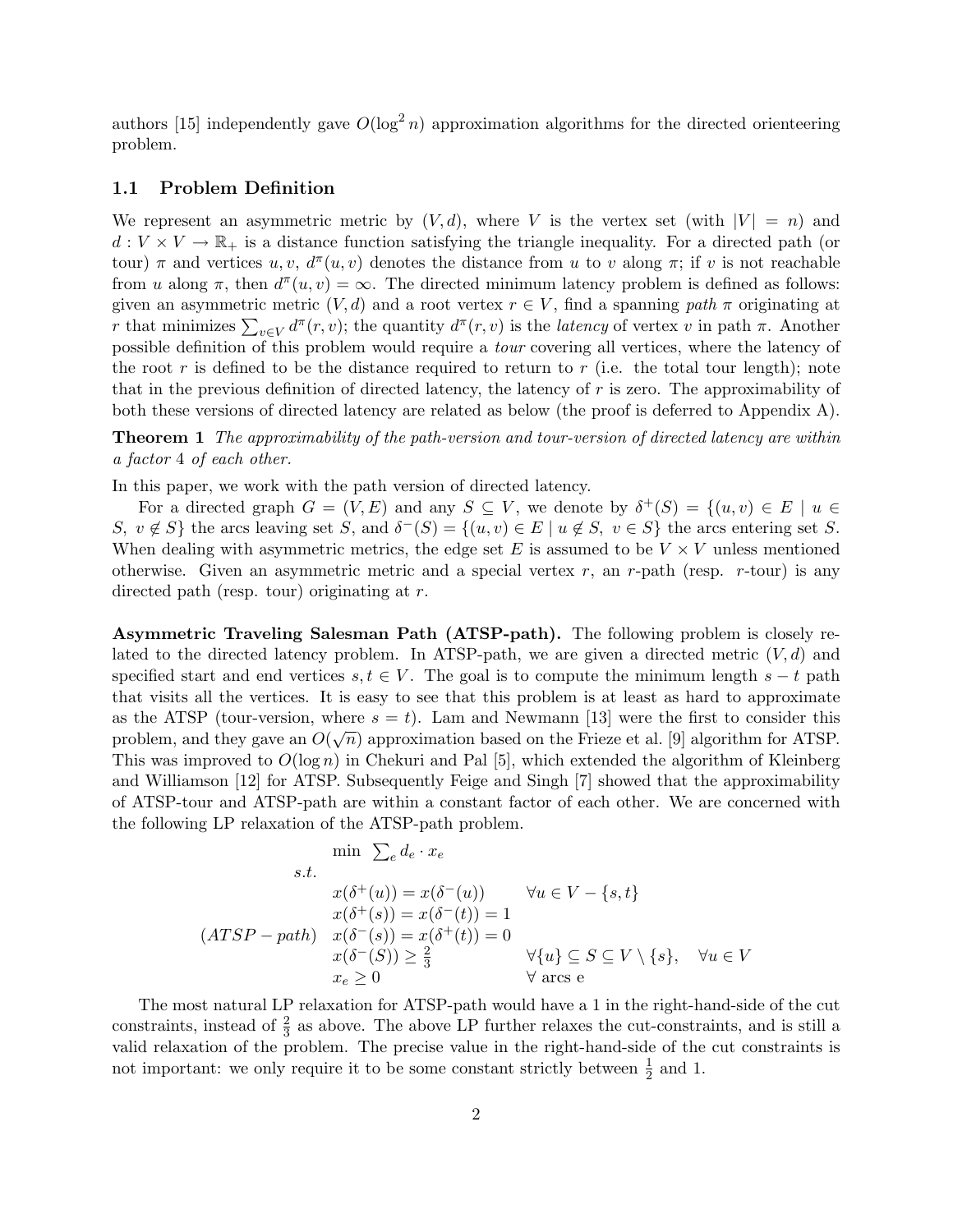#### 1.2 Results and Paper Outline

Our main result is a reduction from the directed latency problem to the asymmetric traveling salesman path problem (ATSP-path) [13, 5], where the approximation ratio for directed latency depends on the integrality gap of an LP relaxation for ATSP-path. We give an  $n^{O(1/\epsilon)}$  time algorithm for the directed latency problem that achieves an approximation ratio of  $O(\rho \cdot \frac{n^{\epsilon}}{s^3})$  $\frac{n^{\epsilon}}{\epsilon^3}$ ) (for any  $\frac{1}{\log n} < \epsilon < 1$ , where  $\rho$  is the integrality gap of an LP relaxation for the ATSP-path problem. The best upper bound we obtain is  $\rho = O(\sqrt{n})$  (Section 3); however we conjecture that  $\rho = O(\log n)$ . In particular, our result implies a polynomial time  $O(n^{1/2+\epsilon})$ -approximation algorithm (any fixed  $\epsilon > 0$ ) for directed latency. We study the LP relaxation for ATSP-path in Section 3, and present the algorithm for latency in Section 2. Our algorithm for latency first guesses a sequence of break-points (based on distances along the optimal path) and uses a linear program to obtain an assignment of vertices to segments (the portions between consecutive break-points), then it obtains local paths servicing each segment, and finally stitches these paths across all segments.

We also consider the special case of metrics given by shortest paths in an underlying unweighted directed graph, and obtain an  $O(\log^2 n)$  approximation for minimum latency in this case (Section 4). This algorithm is essentially based on using the directed orienteering algorithm [15, 4] within the framework for undirected latency [10]. On the hardness side, we observe that the directed latency problem (even in this 'unweighted' special case) is at least as hard to approximate as ATSP, for which the best known ratio is  $O(\log n)$ .

We note that ideas from the 'unweighted' case, also imply an  $O(\log^2 n)$  approximation algorithm for minimizing weighted completion time in the no-wait permutation flowshop scheduling problem [20, 18]– this can be cast as the latency problem in a special directed metric. We are not aware of any previous results on this problem.

## 2 The Directed Latency Algorithm

For a given instance of directed latency, let  $\pi$  denote an optimal latency path,  $L = d(\pi)$  its length, and Opt its total latency. For any two vertices  $u, v \in V$ , recall that  $d^{\pi}(u, v)$  denotes the length along path  $\pi$  from u to v; note that  $d^{\pi}(u, v)$  is finite only if u appears before v on path  $\pi$ . The algorithm first guesses the length L (within factor 2) and  $l = \lceil \frac{1}{6} \rceil$  $\frac{1}{\epsilon}$  vertices as follows: for each  $i = 1, \dots, l, v_i$  is the last vertex on  $\pi$  with  $d^{\pi}(r, v_i) \leq n^{i\epsilon} \frac{L}{n}$ . We set  $v_0 = r$  and note that  $v_i$  is the last vertex visited by  $\pi$ . Let  $F = \{v_0, v_1, \dots, v_l\}$ . Consider the linear program  $(MLP)$  in Figure 1

Basically this LP requires one unit of flow to be sent from  $v_i$  to  $v_{i+1}$  (for all  $0 \leq i \leq l-1$ ) such that the total extent to which each vertex  $u$  is covered (over all these flows) is at least 1. In addition, the *i*-th flow is required to have total cost (under the length function d) at most  $n^{(i+1)\epsilon} \cdot \frac{L}{n}$ . addition, the *i*-th now is required to have total cost (under the length function *u*) at most  $h^{\sqrt{t}}$ .<br>It is easy to see that this LP can be solved in polynomial time for any guess  $\{v_i\}_{i=1}^l$ . Furthermore the number of possible guesses is  $O(n^{1/\epsilon})$ , hence we can obtain the optimal solution of  $(MLP)$  over all guesses, in  $n^{O(1/\epsilon)}$  time.

**Claim 1** The minimum value of  $(MLP)$  over all possible guesses of  $\{v_i\}_{i=0}^l$  is at most  $2n^{\epsilon} \cdot \text{Opt.}$ 

Proof: This claim is straightforward, based on the guesses from an optimal path. Recall that  $\pi$  is the optimal latency path for the given instance. One of the guesses of the vertices  $\{v_i\}_{i=0}^l$ satisfies the condition desired of them, namely each  $v_i$  (for  $i = 1, \dots, l$ ) is the last vertex on  $\pi$  with  $d^{\pi}(s, v_i) \leq n^{i\epsilon} \frac{L}{n}$ . For each  $i = 0, \dots, l-1$ , define  $O_i$  to be the set of vertices that are visited between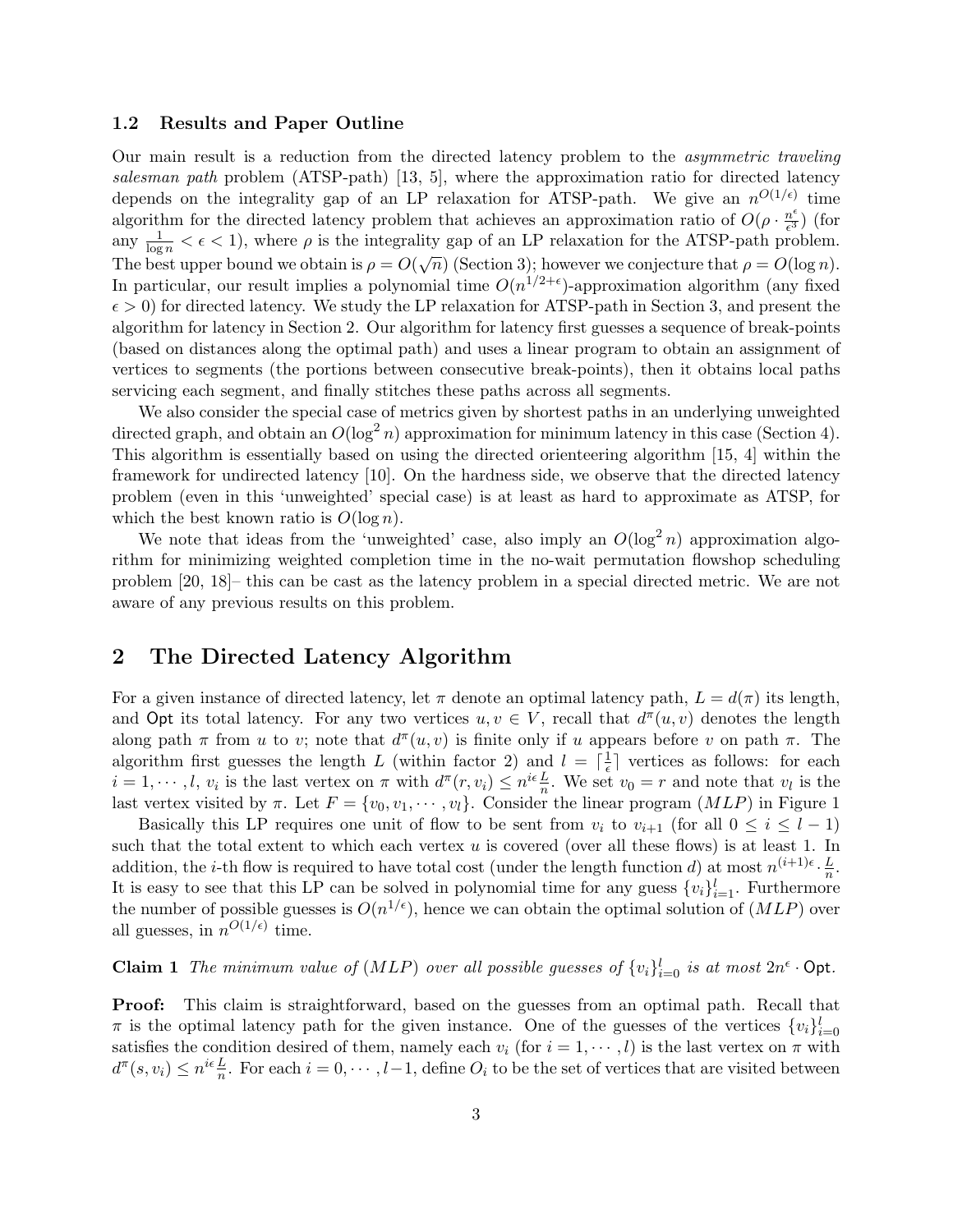$$
\begin{aligned}\n\min \quad & \sum_{i=0}^{l-1} n^{(i+1)\epsilon} \frac{L}{n} (\sum_{u \notin F} y_u^i) \\
& z^i(\delta^+(u)) = z^i(\delta^-(u)) \\
& z^i(\delta^+(v_i)) = z^i(\delta^-(v_{i+1})) = 1 \quad \forall i = 0, \dots, l-1 \\
& z^i(\delta^-(v_i)) = z^i(\delta^+(v_{i+1})) = 0 \quad \forall i = 0, \dots, l-1 \\
& z^i(\delta^-(S)) \geq y_u^i \quad \forall \{u\} \subseteq S \subseteq V \setminus \{v_i\}, \quad \forall u \in V \setminus F, \\
& \forall i = 0, \dots, l-1 \\
& \sum_{i=0}^{l-1} y_u^i \geq 1 \quad \forall u \in V \setminus F, \\
& z^i(e) \geq 0 \quad \forall u \in V \setminus F, \\
& y_u^i \geq 0 \quad \forall u \in V \setminus F, \quad \forall i = 0, \dots, l-1 \\
& y_u^i \geq 0 \quad \forall u \in V \setminus F, \quad \forall i = 0, \dots, l-1\n\end{aligned}
$$

Figure 1: Linear program (MLP) for directed latency.

 $v_i$  and  $v_{i+1}$  in path  $\pi$ . Let  $z^i$  denote the (integral) edge values corresponding to path  $\pi$  restricted to the vertices  $O_i \cup \{v_i, v_{i+1}\}$ ; note that the cost of this flow  $d \cdot z^i \leq d^{\pi}(r, v_{i+1}) \leq n^{(i+1)\epsilon} \frac{L}{n}$ . Also set  $y_u^i = 1$  for  $u \in O_i$  and 0 otherwise, for all  $i = 0, \dots, l-1$ . Note that each vertex in  $V \setminus \{v_i\}_{i=0}^l$  appears in some set  $O_i$ , and each  $z^i$  supports unit flow from  $v_i$  to all vertices in  $O_i$ ; hence this (integral) solution  $\{z^i, y^i\}_{i=0}^{l-1}$  is feasible for  $(MLP)$ . The cost of this solution is  $\sum_{i=0}^{l-1} n^{(i+1)\epsilon} \frac{L}{n} \cdot |O_i| \leq n^{\epsilon} L + n^{\epsilon} \sum_{i=1}^{l-1} n^{i\epsilon} \frac{L}{n} \cdot |O_i| \leq 2n^{\epsilon} \cdot \text{Opt}, \text{ since } |O_0| \leq n, L \leq \text{Opt}, \text{ and each }$ vertex  $u \in O_i$  (for  $i = 1, \dots, l-1$ ) has  $d^{\pi}(r, u) > n^{i\epsilon} \frac{L}{n}$ .

We now assume that we have an optimal fractional solution  $\{z^i, y^i\}_{i=0}^{l-1}$  to  $(MLP)$  over all guesses (with objective value as in Claim 1), and show how to round it to obtain  $v_i - v_{i+1}$  paths for each  $i = 0, \dots, l-1$ , which when stitched give rise to *one* r-path having a small latency objective. We say that a vertex u is well-covered by flow  $z^i$  if  $y^i_u \geq \frac{1}{4}$  $\frac{1}{4l}$ . We partition the vertices  $V \setminus F$  into two parts:  $V_1$  consists of those vertices that are well-covered for at least two values of  $i \in [0, l]$ , and  $V_2$ consists of all other vertices. Note that each vertex in  $V_2$  is covered by some flow  $z^i$  to the extent at least  $\frac{3}{4}$ . We first show how to service each of  $V_1$  and  $V_2$  separately using local paths, and then stitch these into a single r-path.

**Splitting off:** A directed graph is called *Eulerian* if the in-degree equals the out-degree at each vertex. In our proofs, we make use of the following 'splitting-off' theorem for Eulerian digraphs.

**Theorem 2 (Frank [8] (Theorem 4.3) and Jackson [11])** Let  $D = (U + r, A)$  be an Eulerian directed multi-graph. For each arc  $f = (r, v) \in A$  there exists an arc  $e = (u, r) \in A$  so that after replacing arcs e and f by arc  $(u, v)$ , the directed connectivity between every pair of vertices in U is preserved.

Note that any vector  $\tilde{x}$  of rational edge-capacities that is Eulerian (namely  $\tilde{x}(\delta^-(v)) = \tilde{x}(\delta^+(v))$ ) at all vertices  $v$ ) corresponds to an Eulerian multi-graph by means of a (sufficiently large) uniform scaling of all arcs. Based on this correspondence, one can use the above splitting-off theorem directly on fractional edge-capacities that are Eulerian.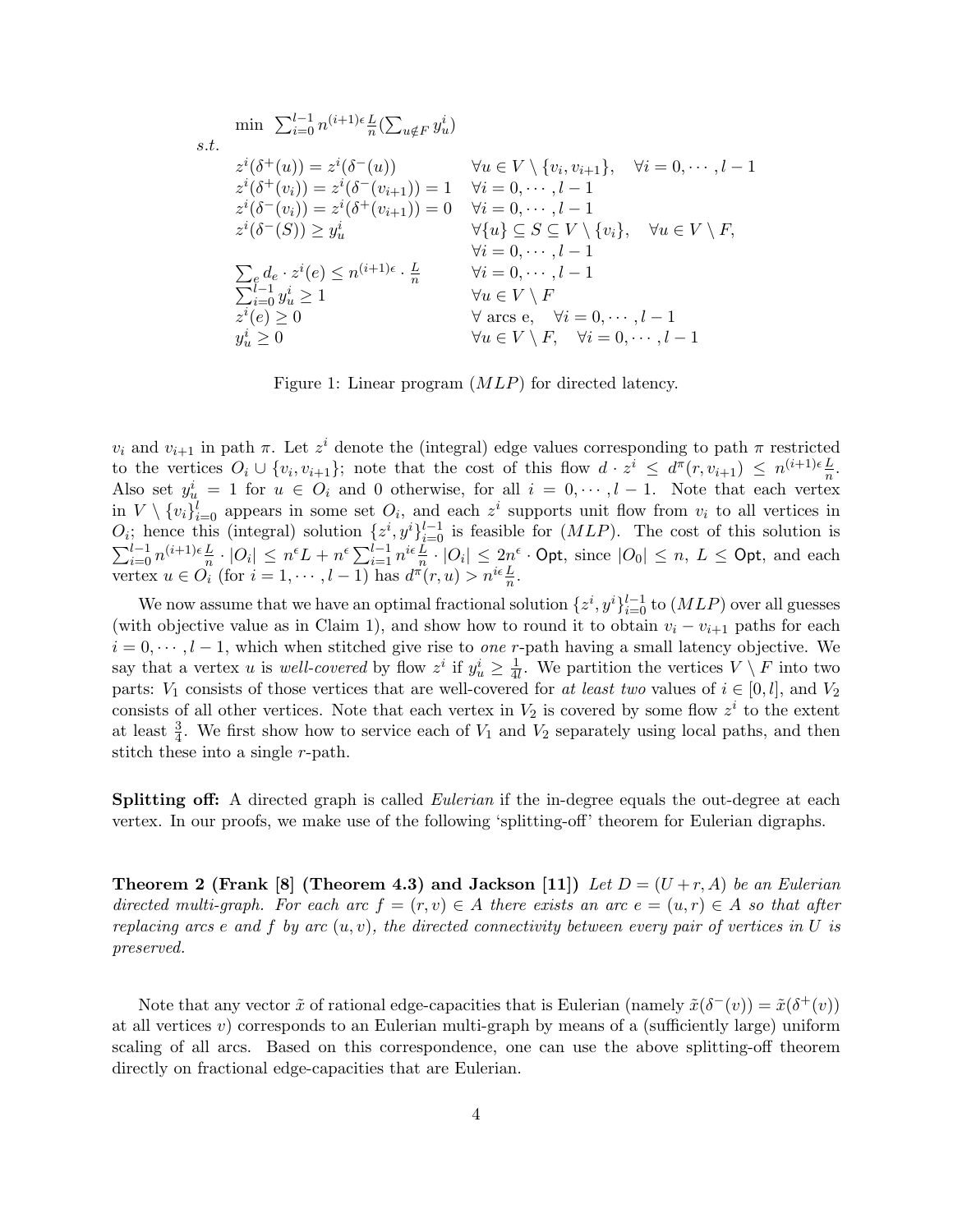#### 2.1 Servicing vertices  $V_1$

We partition  $V_1$  into l parts as follows:  $U_i$  (for  $i = 0, \dots, l-1$ ) consists of those vertices of  $V_1$ that are well-covered by  $z^i$  but not well-covered by any flow  $z^j$  for  $j > i$ . Each set  $U_i$  is serviced separately by means of a suitable ATSP solution on  $U_i \cup \{v_i\}$  (see Lemma 1): this step requires a bound on the length of back-arcs from  $U_i$ -vertices to  $v_i$ , which is ensured by the next claim.

**Claim 2** For each vertex  $w \in U_i$ ,  $d(w, v_i) \leq 8l \cdot n^{i\epsilon} \frac{L}{n}$ .

**Proof:** Let  $j \leq i-1$  be such that  $y_w^j \geq \frac{1}{4}$  $\frac{1}{4l}$ ; such an index exists by the definition of  $V_1$  and  $U_i$ . In other words, arc-capacities  $z^j$  support at least  $\frac{1}{4l}$  flow from w to  $v_{j+1}$ ; so  $4l \cdot z^j$  supports a unit flow from w to  $v_{j+1}$ . Thus  $d(w, v_{j+1}) \leq 4l(d \cdot z^j) \leq 4l \cdot n^{(j+1)\epsilon} \frac{L}{n}$ . Note that for any  $0 \leq k \leq l, z^k$  supports a unit flow from  $v_k$  to  $v_{k+1}$ ; hence  $d(v_k, v_{k+1}) \leq d \cdot z^k \leq n^{(k+1)\epsilon} \frac{L}{n}$ . Now,  $d(w, v_i) \leq d(w, v_{j+1}) + \sum_{k=j+1}^{i-1} d(v_k, v_{k+1}) \leq 4l \frac{L}{n}$  $\frac{L}{n} \sum_{k=j}^{i-1} n^{(k+1)\epsilon} \leq 8l \cdot n^{i\epsilon} \frac{L}{n}.$ 

We now show how all vertices in  $U_i$  can be covered by a  $v_i$ -tour.

**Lemma 1** For each  $i = 0, \dots, l-1$ , there is a poly-time computable  $v_i$ -tour covering vertices  $U_i$ , of length  $O(\frac{1}{\epsilon^2})$  $\frac{1}{\epsilon^2} n^{(i+1)\epsilon} \log n \cdot \frac{L}{n}$  $\frac{L}{n}$ .

**Proof:** Fix an  $i \in \{0, \dots, l-1\}$ ; note that the arc capacities  $z^i$  are Eulerian at all vertices except  $v_i$  and  $v_{i+1}$ . Although applying splitting-off (Theorem 2) requires an Eulerian graph, we can apply it to  $z^i$  after adding a dummy  $(v_{i+1}, v_i)$  arc of capacity 1, and observing that flows from  $v_i$  or flows into  $v_{i+1}$  do not use the dummy arc. So using Theorem 2 on vertices  $V \setminus (U_i \cup \{v_i, v_{i+1}\})$  and triangle inequality, we obtain arc capacities  $\alpha$  on the arcs induced by  $U_i \cup \{v_i, v_{i+1}\}\$  such that:  $d \cdot \alpha \leq d \cdot z^i \leq n^{(i+1)\epsilon} \cdot \frac{L}{n}$  $\frac{L}{n}$  and  $\alpha$  supports  $y_u^i \geq \frac{1}{4}$  $\frac{1}{4l}$  flow from  $v_i$  to u and from u to  $v_{i+1}$ , for every  $u \in U_i$ . Below we use B to denote the quantity  $n^{(i+1)\epsilon} \cdot \frac{L}{n}$  $\frac{L}{n}$ . Consider adding a dummy arc from  $v_{i+1}$ to  $v_i$  of length B in the induced metric on  $U_i \cup \{v_i, v_{i+1}\}$ , and set the arc capacity  $\alpha(v_{i+1}, v_i)$  on this arc to be 1. Note that  $\alpha$  is Eulerian, has total cost at most 2B, and every non-trivial cut has value at least  $\min\{y_u^i : u \in U_i\} \ge \frac{1}{4l}$ . So scaling  $\alpha$  uniformly by 4l, we obtain a fractional feasible solution to ATSP on the vertices  $U_i \cup \{v_i, v_{i+1}\}$  (in the modified metric), having cost at most  $8l \cdot B$ . Since the Frieze et al. [9] algorithm computes an integral tour of length at most  $O(\log n)$  times any fractional feasible solution (see Williamson [19]), we obtain a  $v_i$ -tour  $\tau$  on the modified metric of length at most  $O(l \log n) \cdot B$ . Since the dummy  $(v_{i+1}, v_i)$  arc has length B, it may be used at most  $O(l \log n)$  times in  $\tau$ . So removing all occurrences of this dummy arc gives a set of  $O(l \log n)$  $v_i - v_{i+1}$  paths in the original metric, that together cover  $U_i$ . Ignoring vertex  $v_{i+1}$  and inserting the direct arc to  $v_i$  from the last  $U_i$  vertex in each of these paths gives us the desired  $v_i$ -tour covering  $U_i$ . Finally note that each of the arcs to  $v_i$  inserted above has length  $O(l \cdot n^{i\epsilon})\frac{L}{n} = O(l) \cdot B$  (from Claim 2), and the number of arcs inserted is  $O(l \log n)$ . So the length of this  $v_i$ -tour is at most  $O(l \log n) \cdot B + O(l^2 \log n) \cdot B = O(\frac{1}{\epsilon^2})$  $\frac{1}{\epsilon^2} n^{(i+1)\epsilon} \log n \cdot \frac{L}{n}$  $\frac{L}{n}$ .

### 2.2 Servicing vertices  $V_2$

We partition vertices in  $V_2$  into  $W_0, \dots, W_{l-1}$ , where each  $W_i$  contains the vertices in  $V_2$  that are well-covered by  $z^i$ . As noted earlier, each vertex  $u \in W_i$  in fact has  $y_u^i \ge \frac{3}{4} > \frac{2}{3}$  $\frac{2}{3}$ . We now consider any particular  $W_i$  and obtain a  $v_i - v_{i+1}$  path covering the vertices of  $W_i$ . Vertices in  $W_i$  are covered by a fractional  $v_i - v_{i+1}$  path as follows. Splitting off vertices  $V \setminus (W_i \cup \{v_i, v_{i+1}\})$  in the fractional solution  $z^i$  gives us edge capacities  $\beta$  in the metric induced on  $W_i \cup \{v_i, v_{i+1}\}\$ , such that: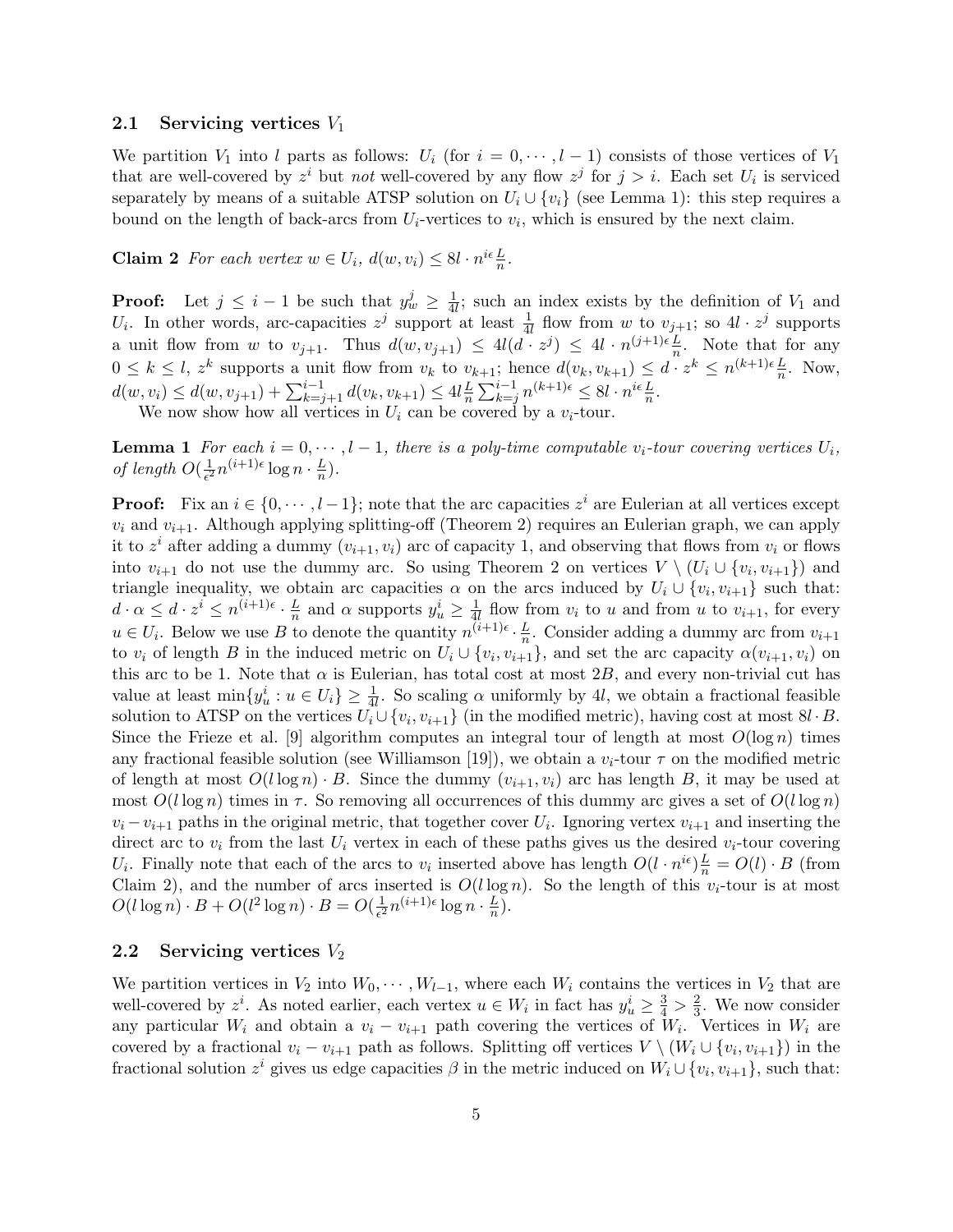$\beta$  supports at least  $\frac{2}{3}$  flow from  $v_i$  to u and from u to  $v_{i+1}$  for all  $u \in W_i$ , and  $d \cdot \beta \leq d \cdot z^i$  (this is similar to how arc-capacities  $\alpha$  were obtained in Lemma 2.1). Note that  $\beta$  is a fractional feasible solution to the LP relaxation  $(ATSP - path)$  for the ATSP-path instance on the metric induced by  $W_i \cup \{v_i, v_{i+1}\}\$  with start-vertex  $v_i$  and end-vertex  $v_{i+1}$ . So if  $\rho$  denotes the (constructive) integrality gap of  $(ATSP - LP)$ , we can obtain an integral  $v_i-v_{i+1}$  path that spans  $W_i$  of length at most  $\rho(d \cdot \beta) \leq \rho(d \cdot z^i) \leq \rho n^{(i+1)\epsilon} \frac{L}{n}$ . This requires a polynomial time algorithm that computes an integral path of length at most  $\rho$  times the LP value; However even a non-constructive proof of integrality gap  $\rho'$  implies a constructive integrality gap  $\rho = O(\rho' \log n)$ , using the algorithm in Chekuri and Pal [5]. So we obtain:

**Lemma 2** For each  $i = 0, \dots, l-1$ , there is a poly-time computable  $v_i-v_{i+1}$  path covering  $W_i$  of length at most  $\rho \cdot n^{(i+1)\epsilon} \frac{L}{n}$ .

#### 2.3 Stitching the local paths

We now stitch the v<sub>i</sub>-tours that service V<sub>1</sub> (Lemma 1) and the  $v_i - v_{i+1}$  paths that service V<sub>2</sub> (Lemma 2), to obtain a single r-path that covers all vertices. For each  $i = 0, \dots, l-1$ , let  $\pi_i$  denote the  $v_i$ -tour servicing  $U_i$ , and let  $\tau_i$  denote the  $v_i - v_{i+1}$  path servicing  $W_i$ . The final r-path that the algorithm outputs is the concatenation  $\tau^* = \pi_0 \cdot \pi_0 \cdot \pi_1 \cdots \pi_{l-1} \cdot \pi_{l-1}$ . From Lemmas 1 and 2, it follows that for all  $0 \leq i \leq l-1$ ,  $d(\pi_i) \leq O(\frac{1}{\epsilon^2})$  $\frac{1}{\epsilon^2} \log n \cdot n^{(i+1)\epsilon} \frac{L}{n}$  and  $d(\tau_i) \leq O(\rho) \cdot n^{(i+1)\epsilon} \frac{L}{n}$ . So the length of  $\tau^*$  from r until all vertices of  $U_i \cup W_i$  are covered is at most  $O(\rho + \frac{1}{\epsilon^2})$  $\frac{1}{\epsilon^2} \log n \cdot n^{(i+1)\epsilon} \frac{L}{n}$  (as  $\epsilon \geq \Omega(\frac{1}{\log n})$ ). This implies that the total latency of vertices in  $U_i \cup W_i$  along path  $\tau^*$  is at most  $O(\rho + \frac{1}{\epsilon^2})$  $\frac{1}{\epsilon^2} \log n \cdot n^{(i+1)\epsilon} \frac{L}{n} \cdot (|W_i| + |U_i|).$ 

Moreover, the contribution of each vertex in  $U_i$  (resp.,  $W_i$ ) to the LP objective is at least 1  $\frac{1}{4l} \cdot n^{(i+1)\epsilon} \frac{L}{n}$  (resp.,  $\frac{3}{4} \cdot n^{(i+1)\epsilon} \frac{L}{n}$ ). Thus the contribution of  $U_i \cup W_i$  to the LP objective is at least 1  $\frac{1}{4l} \cdot n^{(i+1)\epsilon} \frac{L}{n} \cdot (|W_i| + |U_i|)$ . Using the upper bound on the latency along  $\tau^*$  for  $U_i \cup W_i$ , and summing over all i, we obtain that the total latency along  $\tau^*$  is at most  $O(\frac{1}{\epsilon})$  $\frac{1}{\epsilon} \rho + \frac{1}{\epsilon^3}$  $\frac{1}{\epsilon^3} \log n$ ) times the optimal value of  $(MLP)$ . From Claim 1, it now follows that the latency of  $\tau^*$  is  $O(\frac{1}{\epsilon})$  $\frac{1}{\epsilon}\rho+\frac{1}{\epsilon^3}$  $\frac{1}{\epsilon^3}\log n)n^{\epsilon}\cdot \mathsf{Opt}.$ 

**Theorem 3** For any  $\Omega(\frac{1}{\log n}) < \epsilon < 1$ , there is an  $O(\frac{\rho + \log n}{\epsilon^3})$  $\frac{\log n}{\epsilon^3} \cdot n^{\epsilon}$ )-approximation algorithm for directed latency, that runs in time  $n^{O(1/\epsilon)}$ , where  $\rho$  is the integrality gap of the LP (ATSP – path). Using  $\rho = O(\sqrt{n})$ , we have a polynomial time  $O(n^{\frac{1}{2}+\epsilon})$  approximation algorithm for any fixed  $\epsilon > 0$ .

We prove the bound  $\rho = O(\sqrt{n})$  in the next section. A bound of  $\rho = O(\log n)$  on the integrality gap of  $(ATSP - path)$  would imply that this algorithm is a quasi-polynomial time  $O(\log^4 n)$  approximation for directed latency.

**Remark:** The  $(ATSP - path)$  rounding algorithm in Section 3 can be modified slightly to obtain (for any  $0 < \delta < 1$ ), an  $(O(n^{\delta} \log n), \frac{1}{\delta})$  $\frac{1}{\delta}$ ]) bi-criteria approximation for ATSP-path. This implies the following generalization of Theorem 3.

**Corollary** 1 For any  $\Omega(\frac{1}{\log n}) < \epsilon < 1$  and  $0 < \delta < 1$ , there is an  $n^{O(1/\epsilon)}$  time algorithm for directed latency, that computes  $\frac{1}{\delta}$  $\frac{1}{\delta}$ ] paths covering all vertices, having a total latency of  $O(\frac{\log n}{\epsilon^3})$  $\frac{\log n}{\epsilon^3} \cdot n^{\epsilon + \delta}) \cdot \mathsf{Opt},$ where Opt is the minimum latency of a single path covering all the vertices.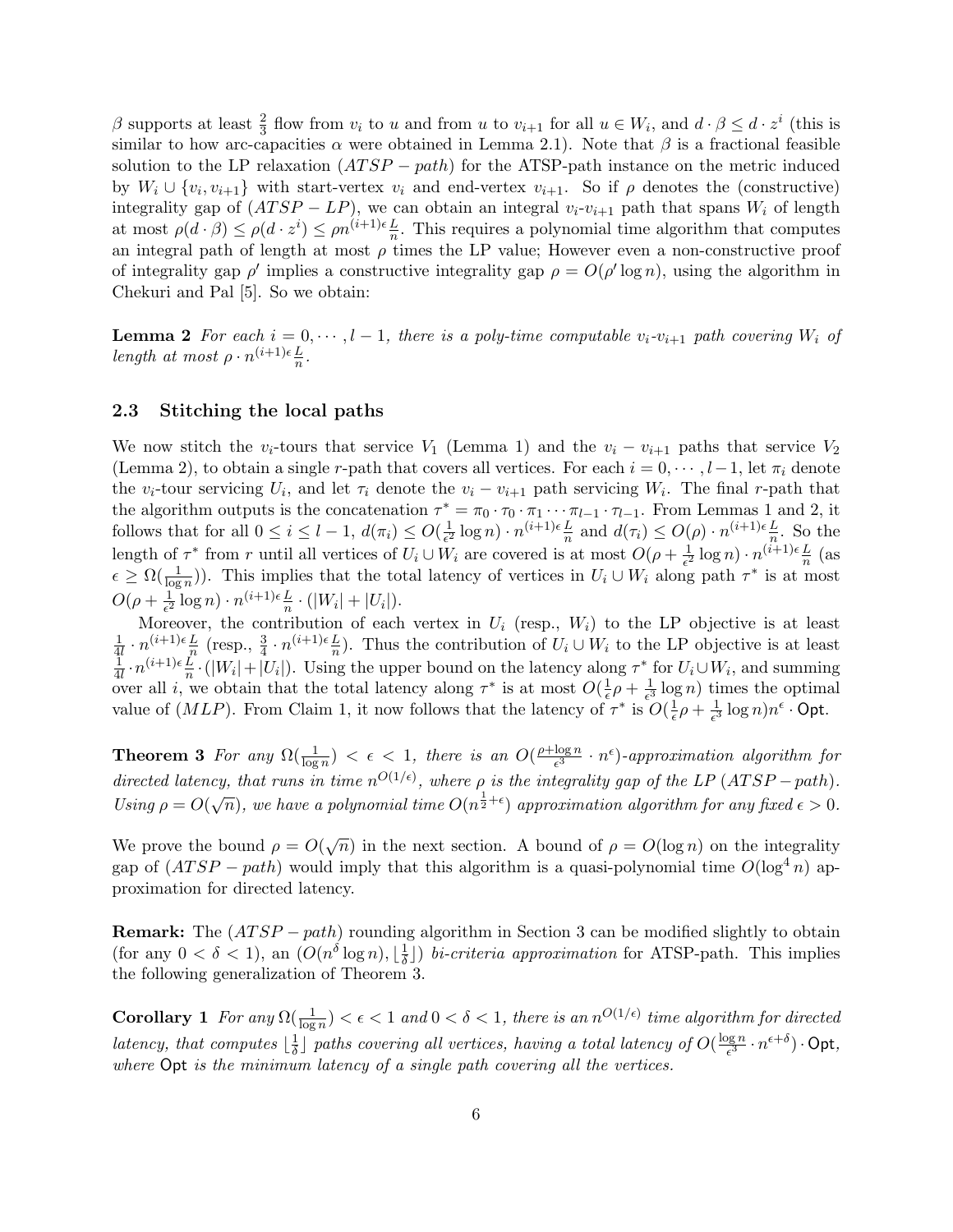## 3 Bounding the integrality gap of ATSP-path

We prove an upper bound of  $O(\sqrt{n})$  on the integrality gap  $\rho$  of the linear relaxation  $(ATSP-path)$ (c.f. Section 1.1). Even for the seemingly stronger LP with 1 in the right-hand-side of the cut constraints, the best bound on the integrality gap we can obtain is  $O(\sqrt{n})$ : this follows from the cycle-cover based algorithm of Lam and Newmann [13]. As mentioned in Chekuri and Pal [5], it is unclear whether their  $O(\log n)$ -approximation can be used to bound the integrality gap of such a linear program. In this section, we present a rounding algorithm for the weaker LP  $(ATSP - path)$ , which shows  $\rho = O(\sqrt{n})$ . Our algorithm is similar to the ATSP-path algorithm of Lam and Newmann [13] and the ATSP algorithm of Frieze et al. [9]; but it needs some more work as we compare the algorithm's solution against a fractional solution to  $(ATSP - path)$ .

Let x be any feasible solution to  $(ATSP - path)$ . We now show how x can be rounded to obtain an integral path spanning all vertices, of total length  $O(\sqrt{n})(d \cdot x)$ . Let N denote the network corresponding to the directed metric with the cost of each arc equal to its metric length, and an extra  $(t, s)$  arc of cost 0. The *capacity* of this extra  $(t, s)$  arc is set to 3, and all other capacities are set to  $\infty$ . The rounding algorithm for x is as follows.

- 1. Initialize the set of representatives  $R \leftarrow V \setminus \{s, t\}$ , and the current integral solution  $\sigma = \emptyset$ .
- 2. While  $R \neq \emptyset$ , do:
	- (a) Compute a minimum cost circulation C in  $N[R \cup \{s,t\}]$  that sends at least 2 units of flow through each vertex in R (note:  $\mathcal C$  can be expressed as a sum of cycles).
	- (b) Repeatedly extract from C all cycles that do not use the extra arc  $(t, s)$ , to obtain circulation  $A \subseteq \mathcal{C}$ . Let  $R' \subseteq R$  be the set of R-vertices that have degree at least 1 in A.
	- (c) Let  $\mathcal{B} = \mathcal{C} \setminus \mathcal{A}$ ; note that  $\mathcal{B}$  is Eulerian and each cycle in it uses arc  $(t, s)$ .
	- (d) If  $|R'| \geq \sqrt{n}$ , do:
		- i. Set  $\sigma \leftarrow \sigma \cup \mathcal{A}$ .
		- ii. *Modify* R by dropping all but one  $R'$ -vertex from each strong component of  $A$ .
	- (e) If  $|R'| < \sqrt{n}$ , do:
		- i. Take an Euler tour on  $\beta$  and remove all (at most 3) occurrences of arc  $(t, s)$  to obtain s-t paths  $P_1$ ,  $P_2$ ,  $P_3$ .
		- ii. Restrict each path  $P_1, P_2, P_3$  to vertices in  $R \setminus R'$  by short-cutting over  $R'$ -vertices, to obtain paths  $\tilde{P}_1, \tilde{P}_2, \tilde{P}_3$ .
		- iii. Take a topological ordering  $s = w_1, w_2, \cdots, w_h = t$  of vertices  $(R \setminus R') \cup \{s, t\}$  relative to the arcs  $\tilde{P}_1 \cup \tilde{P}_2 \cup \tilde{P}_3$ .
		- iv. Set  $\sigma \leftarrow \sigma \cup \{(w_j, w_{j+1}) : 1 \leq j \leq h-1\}.$
		- v. Repeat for each vertex  $u \in R'$ : find an arc  $(w, w') \in \sigma$  such that x supports  $\frac{1}{6}$  flow from w to u and from u to w', and modify  $\sigma \leftarrow (\sigma \setminus (w, w')) \cup \{(w, u), (u, w')\}.$
		- vi. Set  $R \leftarrow \emptyset$ .
- 3. Output any spanning  $s-t$  walk in  $\sigma$ .

We now show the correctness and performance guarantee of the rounding algorithm. We first bound the cost of the circulation obtained in Step 2a during any iteration.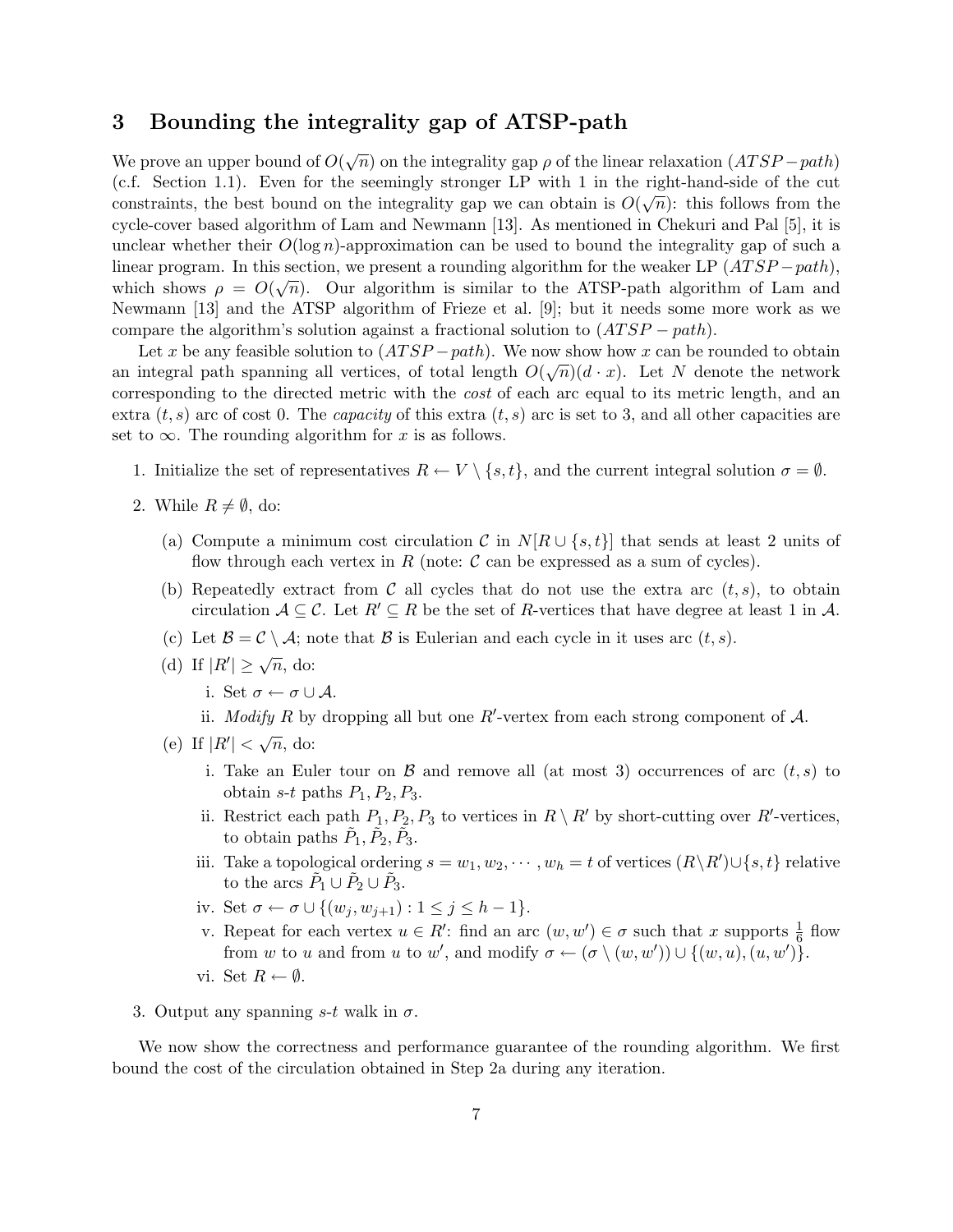**Claim 3** For any  $R \subseteq V \setminus \{s,t\}$ , the minimum cost circulation C computed in step 2a has cost at  $most \ 3(d \cdot x).$ 

**Proof:** The arc values x define a fractional  $s-t$  path in network N. Extend x to be a (fractional) circulation by setting  $x(t, s) = 1$ . We can now apply splitting-off (Theorem 2) on each vertex in  $V \setminus R$ , to obtain capacities x' in network  $N[R \cup \{s,t\}]$ , such that every pairwise connectivity is preserved and (by triangle inequality)  $d \cdot x' \leq d \cdot x$ . Note that the extra  $(t, s)$  arc is not modified in the splitting-off steps. So x' supports  $\frac{2}{3}$  flow from s to each vertex in R; this implies that  $3x'$  is a feasible fractional solution to the circulation instance solved in step 2a (note that  $x'(t, s)$  remains 1, so solution  $3x'$  satisfies the capacity of arc  $(t, s)$ ). Finally, note that the linear relaxation for circulation is integral (c.f. Nemhauser and Wolsey [16]). So the minimum cost (integral) circulation computed in step 2a has cost at most  $3d \cdot x' \leq 3d \cdot x$ .

puted in step 2a has cost at most  $5a \cdot x \le 5a \cdot x$ .<br>Note that each time step 2d is executed, |R| decreases by at least  $\sqrt{n}/2$  (each strong component in A has at least 2 vertices); so there are at most  $O(\sqrt{n})$  such iterations and the cost of  $\sigma$  due to additions in this step is  $O(\sqrt{n})(d \cdot x)$  (using Claim 3). Step 2e is executed at most once (at the end); the next claim shows that this step is well defined and bounds the cost incurred.

**Claim 4** In step  $2(e)$ iii, there exists a topological ordering  $w_1, \dots, w_h$  of  $(R \setminus R') \cup \{s, t\}$  w.r.t. arcs  $\tilde{P}_1 \cup \tilde{P}_2 \cup \tilde{P}_3$ . Furthermore,  $\{(w_j, w_{j+1}) : 1 \leq j \leq h-1\} \subseteq \tilde{P}_1 \cup \tilde{P}_2 \cup \tilde{P}_3$ .

**Proof:** Note that any cycle in  $P_1 \cup P_2 \cup P_3$  is a cycle in B that does not use arc  $(t, s)$ , which is not possible by the definition of B (every cycle in B uses arc  $(t, s)$ ); so  $P_1 \cup P_2 \cup P_3$  is acyclic. It is clear that if  $\tilde{P}_1 \cup \tilde{P}_2 \cup \tilde{P}_3$  contains a cycle, so does  $P_1 \cup P_2 \cup P_3$  (each path  $\tilde{P}_i$  is obtained by short-cutting the corresponding path  $P_i$ ). Hence  $\tilde{P}_1 \cup \tilde{P}_2 \cup \tilde{P}_3$  is also acyclic, and there is a topological ordering of  $(R \setminus R') \cup \{s, t\}$  relative to arcs  $\tilde{P}_1 \cup \tilde{P}_2 \cup \tilde{P}_3$ . We now prove the second part of the claim. In circulation C, each vertex of R has at least 2 units of flow through it; but vertices  $R \setminus R'$  are not covered (even to an extent 1) in the circulation A. So each vertex of  $R \setminus R'$  is covered to extent at least 2 in circulation B, and hence in  $P_1 \cup P_2 \cup P_3$ . In other words, each vertex of  $R \setminus R'$  appears on at least two of the three  $s - t$  paths  $P_1, P_2, P_3$ . This also implies that (after the short-cutting) each  $R \setminus R'$  vertex appears on at least two of the three  $s-t$  paths  $\tilde{P}_1$ ,  $\tilde{P}_2$ ,  $\tilde{P}_3$ . Now observe that for each consecutive pair  $(w_j, w_{j+1})$   $(1 \leq j \leq h-1)$  in the topological order, there is a common path  $\tilde{P}_k$  (for some  $k = 1, 2, 3$ ) that contains both  $w_j$  and  $w_{j+1}$ . Furthermore, in  $\tilde{P}_k$ ,  $w_j$  and  $w_{j+1}$  are consecutive in that order (otherwise, the topological order would contain a back arc!). Thus each arc  $(w_j, w_{j+1})$  (for  $1 \leq j \leq h-1$ ) is present in  $\tilde{P}_1 \cup \tilde{P}_2 \cup \tilde{P}_3$ , and we obtain the claim.

We also need the following claim to bound the cost of insertions in step  $2(e)y$ .

**Claim 5** For any two vertices  $u', u'' \in V$ , if  $\lambda(u', u''; x)$  (resp.  $\lambda(u'', u'; x)$ ) denotes the maximum flow supported by x from u' to u'' (resp. u'' to u'), then  $\lambda(u', u''; x) + \lambda(u'', u'; x) \geq \frac{1}{3}$  $\frac{1}{3}$ .

**Proof:** If either u' or u'' is in  $\{s, t\}$ , the claim is obvious since for every vertex v, x supports  $\frac{2}{3}$ flow from s to v and from v to t. Otherwise  $\{s, t, u', u''\}$  are distinct, and define capacities  $\hat{x}$  as:

$$
\hat{x}(v_1, v_2) = \begin{cases} x(v_1, v_2) & \text{for arcs } (v_1, v_2) \neq (t, s) \\ 1 & \text{for arc } (v_1, v_2) = (t, s) \end{cases}
$$

Observe that  $\hat{x}$  is Eulerian; now apply Theorem 2 to  $\hat{x}$  and split-off all vertices of V except  $T = \{s, t, u', u''\}$ , and obtain capacities y on the arcs induced on T. We have  $\lambda(t_1, t_2; y) = \lambda(t_1, t_2; \hat{x})$ for all  $t_1, t_2 \in T$ . Note that since neither t nor s is split-off, their degrees in y are unchanged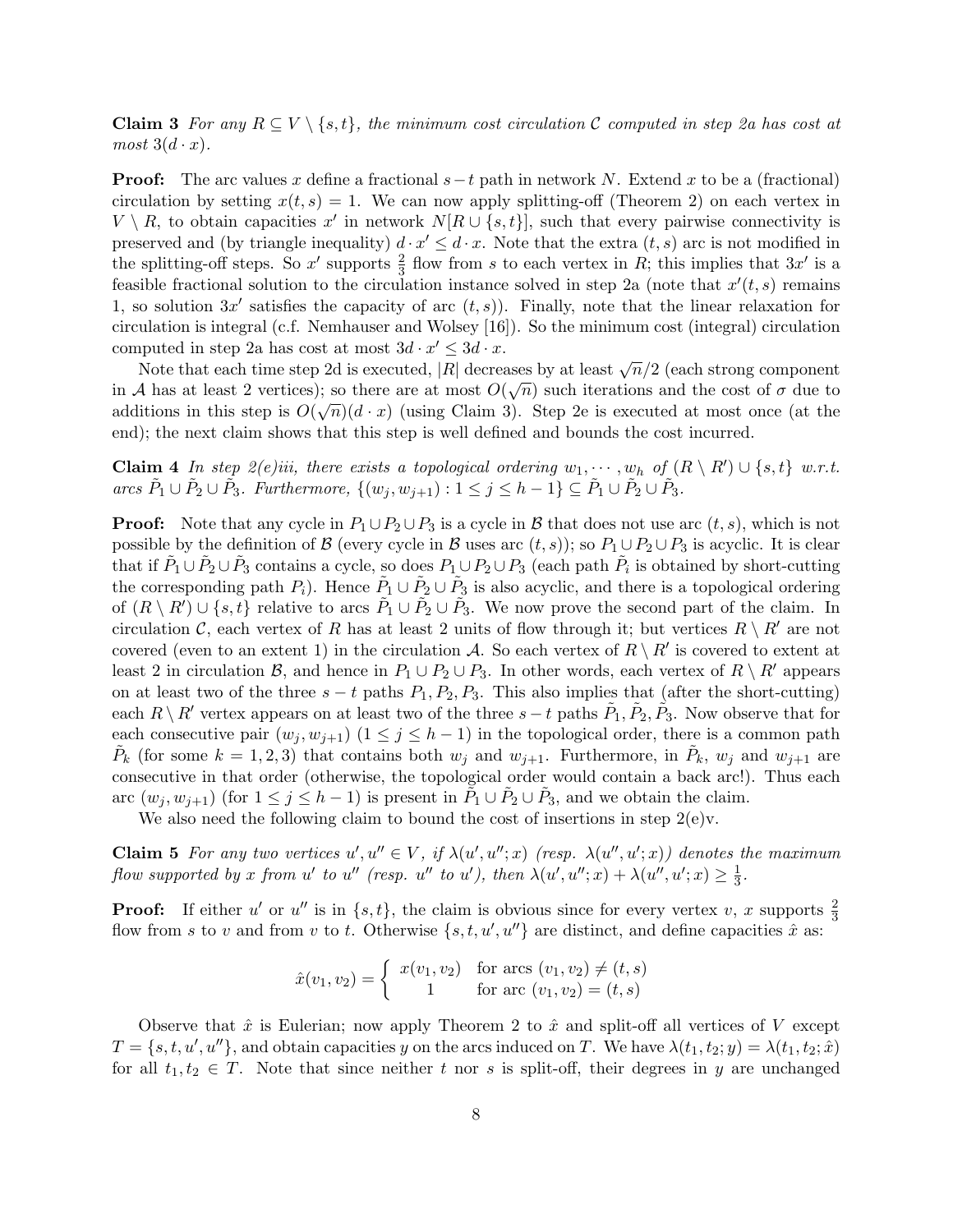from  $\hat{x}$ , and also  $y(t, s) \geq \hat{x}(t, s) = 1$ . Since the out-degree of t in  $\hat{x}$  (hence in y) is 1 and  $y_{t,s} \geq 1$ , we have  $y(t, u') = y(t, u'') = 0$  and  $y(t, s) = 1$ . The capacities y support at least  $\frac{2}{3}$  flow from s to u'; so  $y(s, u') + y(u'', u') \geq \frac{2}{3}$  $\frac{2}{3}$ . Similarly for u'', we have  $y(s, u'') + y(u', u'') \geq \frac{2}{3}$  $\frac{2}{3}$ , and adding these two inequalities we get  $y(u', u'') + y(u'', u') + (y(s, u') + y(s, u'')) \geq \frac{4}{3}$  $\frac{4}{3}$ . Note that  $y(s, u') + y(s, u'') \leq y(\delta^+(s)) = \hat{x}(\delta^+(s)) = 1$  (the degree of s is unchanged in the splitting-off). So  $y(u', u'') + y(u'', u') \geq \frac{1}{3}$  $\frac{1}{3}$ . Since y is obtained from  $\hat{x}$  by a sequence of splitting-off operations, it follows that  $\hat{x}$  supports flows corresponding to all edges in y simultaneously. In particular, the following flows are supported disjointly in  $\hat{x}$ :  $\mathcal{F}_1$  that sends  $y(u', u'')$  units from u' to u'',  $\mathcal{F}_2$  that sends  $y(u'', u')$  units from  $u''$  to  $u'$ , and  $\mathcal{F}_3$  that sends  $y(t, s) = 1$  unit from t to s. Hence the flows  $\mathcal{F}_1$ and  $\mathcal{F}_2$  are each supported by  $\hat{x}$  and do not use the extra  $(t, s)$  arc (since  $\hat{x}(\delta^+(t)) = \hat{x}(t, s) = 1$ ). This implies that the flows  $\mathcal{F}_1$  and  $\mathcal{F}_2$  are both supported by the original capacities x (where  $x(t,s) = 0$ . Hence  $\lambda(u', u''; x) + \lambda(u'', u'; x) \ge y(u', u'') + y(u'', u') \ge \frac{1}{3}$  $\frac{1}{3}$ .

From Claim 4, we obtain that the cost addition in step 2e(iv) is at most  $d(\tilde{P}_1)+d(\tilde{P}_2)+d(\tilde{P}_3) \leq$  $d(P_1) + d(P_2) + d(P_3) \leq 3(d \cdot x)$  (from Claim 3). We now consider the cost addition to  $\sigma$  in step 2(e)v. Claim 5 implies that for any pair of vertices  $u', u'' \in V$ , x supports  $\frac{1}{6}$  flow either from u' to u'' or from u'' to u'. Also for every vertex u, x supports  $\frac{2}{3}$  flow from s to u and from u to t. Since  $\sigma$  always contains an  $s - t$  path in step 2(e)v, there is always some position along this  $s - t$ path to insert any vertex  $u \in R'$  as required in step  $2(e)v$ . Furthermore, the cost increase in any such insertion step is at most  $12(d \cdot x)$ . Hence the total cost for inserting all the vertices R' into  $\sigma$  is at most  $12|R'|(d \cdot x) = O(\sqrt{n})(d \cdot x)$ . Thus the total cost of  $\sigma$  at the end of the algorithm is  $O(\sqrt{n})(d \cdot x)$ . Finally note that  $\sigma$  is connected (in the undirected sense), Eulerian at all vertices in  $V \setminus \{s, t\}$  and has outdegree 1 at s. This implies that  $\sigma$  corresponds to a spanning  $s - t$  walk. This completes the proof of the following.

**Theorem 4** The integrality gap of  $(ATSP - path)$  is at most  $O(\sqrt{n})$ .

### 4 Unweighted Directed Metrics

In the special case where the metric is induced by shortest paths in an unweighted directed graph, we obtain an improved approximation guarantee for the minimum latency problem. This draws on ideas from the undirected latency problem, and the  $O(\log^2 n)$  approximation ratio for directed orienteering ([15] and [4]). The directed orienteering problem is as follows: given a starting vertex r in an asymmetric metric and length bound L, find an r-path of length at most L covering the maximum number of vertices. We note that the reduction from ATSP to directed latency also holds in unweighted directed metrics, and the best known approximation ratio for ATSP even on this special class is  $O(\log n)$ . Here we show the following.

**Theorem 5** An  $\alpha$ -approximation algorithm for directed orienteering implies an  $O(\alpha + \gamma)$  approximation algorithm for the directed latency problem on unweighted digraphs, where  $\gamma$  is the best approximation ratio for ATSP. In particular there is an  $O(\log^2 n)$  approximation.

Let  $G = (V, A)$  denote the underlying digraph that induces the given metric, and r the root vertex. We first argue (Section 4.1) that if G is strongly connected, then there is an  $O(\alpha)$ approximation algorithm. Then we show (Section 4.2) how this can be extended to the case when G is not strongly connected.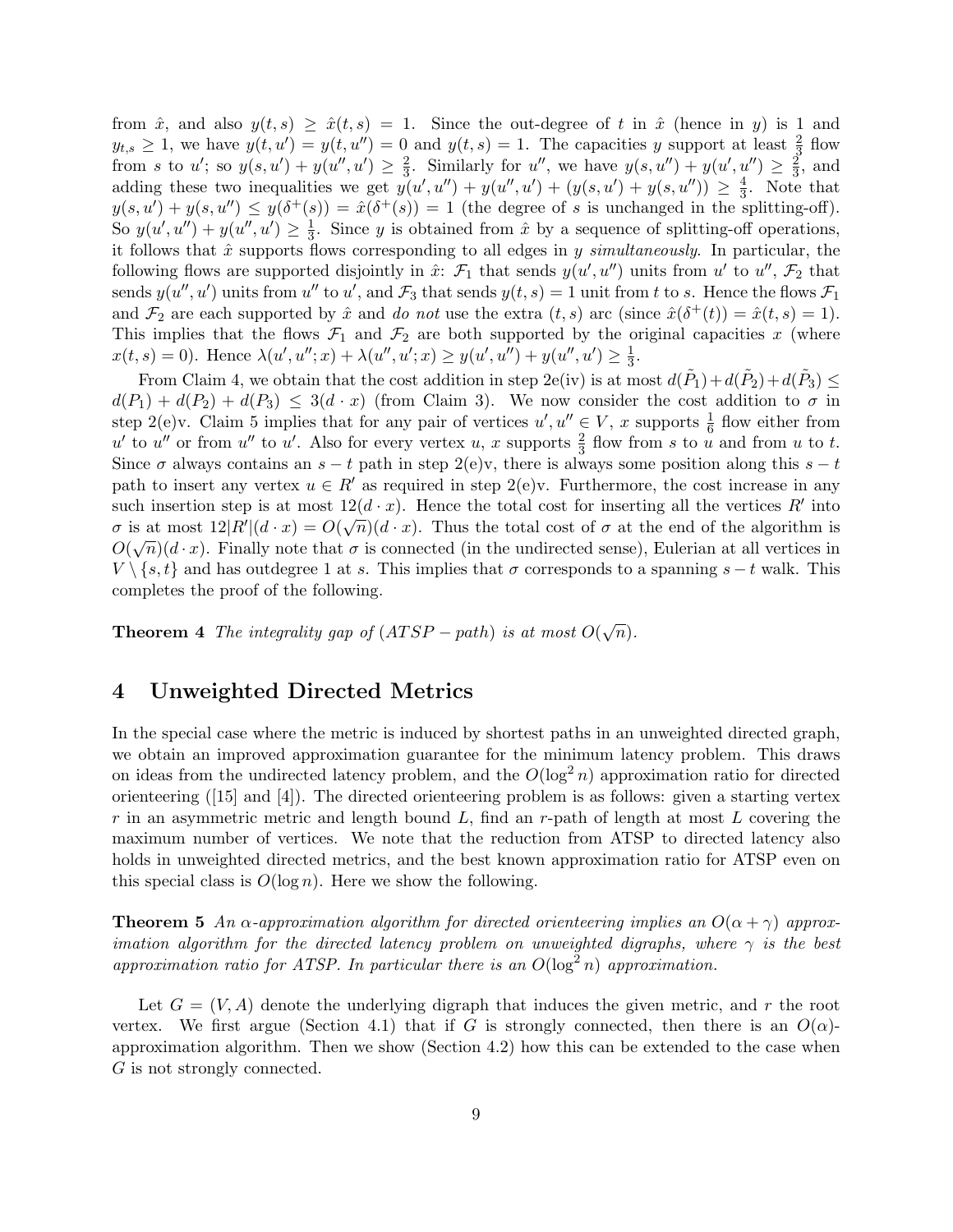#### 4.1 G is strongly connected

In this case, the distance from any vertex to the root r is at most  $n = |V|$ . The algorithm and analysis for this case are identical to those for the undirected latency problem [2, 10, 3]. Details are given in Appendix B.

Remark: This 'greedy' approach does not work in the general directed case since it is unclear how to bound the length of back-arcs to the root  $r$  (which is required to stitch the paths that are computed greedily). In the undirected case, back-arcs can be easily bounded by the forward length, and this approach results in a constant approximation algorithm. In the unweighted stronglyconnected case (considered above), the total length of back-arcs used by the algorithm could be bounded by roughly  $n^2$  (which is also a lower bound for the latency problem). By an identical analysis, it also follows that there is an  $O(\alpha)$ -approximation for the directed latency problem on metrics  $(V, d)$  with the following property: for every vertex  $v \in V$ , the back-arc length to r is within a constant factor of the forward-arc length from r, i.e.  $d(v, r) \leq O(1) \cdot d(r, v)$ . As a consequence, we obtain an  $O(\alpha) = O(\log^2 n)$  approximation for no-wait flowshop scheduling with the weighted *completion time* objective  $(n$  is the number of jobs in the given instance); this seems to be the first approximation ratio for the problem. The no-wait flowshop problem can be modeled as a minimum latency problem in an appropriate directed metric [20, 18], with the property that all back-arcs to the root  $r$  have length 0; hence the above greedy approach applies.

#### 4.2 G is not strongly connected

In this case, we show an  $O(\gamma + \beta)$ -approximation algorithm, where  $\gamma$  is the approximation guarantee for ATSP and  $\beta$  is the approximation guarantee for the minimum latency problem on unweighted strongly-connected digraphs. From Section 4.1,  $\beta = O(\alpha)$ , where  $\alpha$  is the approximation ratio for directed orienteering. Consider the strong components of  $G$ , which form a directed acyclic graph. If the instance is feasible, there is a Hamilton path in  $G$  from  $r$ ; so we can order the strong components of G as  $C_1, \dots, C_l$  such that  $r \in C_1$  and any spanning path from r visits the strong components in that order. For each  $1 \leq i \leq l$ , let  $n_i = |C_i|$ , and pick an arbitrary vertex  $s_i \in C_i$  as root for each strong component (setting  $s_1 = r$ ).

**Lemma 3** There exists a spanning r-path  $\tau^*$  having latency objective at most 7  $\cdot$  Opt such that  $\tau^* = \tau_1 \cdot (s_1, s_2) \cdot \tau_2 \cdot (s_2, s_3) \cdots (s_{l-1}, s_l) \cdot \tau_l$ , where each  $\tau_i$  (for  $1 \leq i \leq l$ ) is an  $s_i$ -tour covering all vertices in  $C_i$ .

**Proof:** Consider the optimal latency r-path  $P^*$ : this is a concatenation  $P_1 \cdot P_2 \cdots P_l$  of paths in each strong component ( $P_i$  is a spanning path on  $C_i$ ). For each  $1 \leq i \leq l$ , let  $\textsf{Lat}(P_i)$  denote the latency of vertices  $C_i$  just along path  $P_i$ , and  $D_i = \sum_{j=1}^{i-1} d(P_j)$  be the distance traversed by  $P^*$ before  $P_i$ . Then the total latency along  $P^*$  is  $\textsf{Opt} = \sum_{i=1}^{l} (n_i \cdot D_i + \textsf{Lat}(P_i)).$ 

For each  $1 \leq i \leq l$ , let  $\tau_i$  denote a spanning tour on  $C_i$ , obtained by adding to  $P_i$  the direct arcs: from  $s_i$  to its first vertex and from its last vertex to  $s_i$ . Each of these extra arcs in  $\tau_i$ has length at most  $n_i - 1$  (since  $C_i$  is strongly connected), and  $d(P_i) \geq n_i - 1$  (it is spanning on  $C_i$ ; so  $d(\tau_i) \leq 3d(P_i)$ . Let  $\textsf{Lat}(\tau_i)$  denote the latency of vertices  $C_i$  along  $\tau_i$ ; from the above observation we have  $\text{Lat}(\tau_i) \leq n_i \cdot (n_i - 1) + \text{Lat}(P_i)$ . Now we obtain  $\tau^*$  as the concatenation  $\tau_1 \cdot (s_1, s_2) \cdot \tau_2 \cdots (s_{t-1}, s_l) \cdot \tau_l$ . Note also that for any  $1 \le i \le l-1$ ,  $d(s_i, s_{i+1}) \le n_i + n_{i+1}$ . So the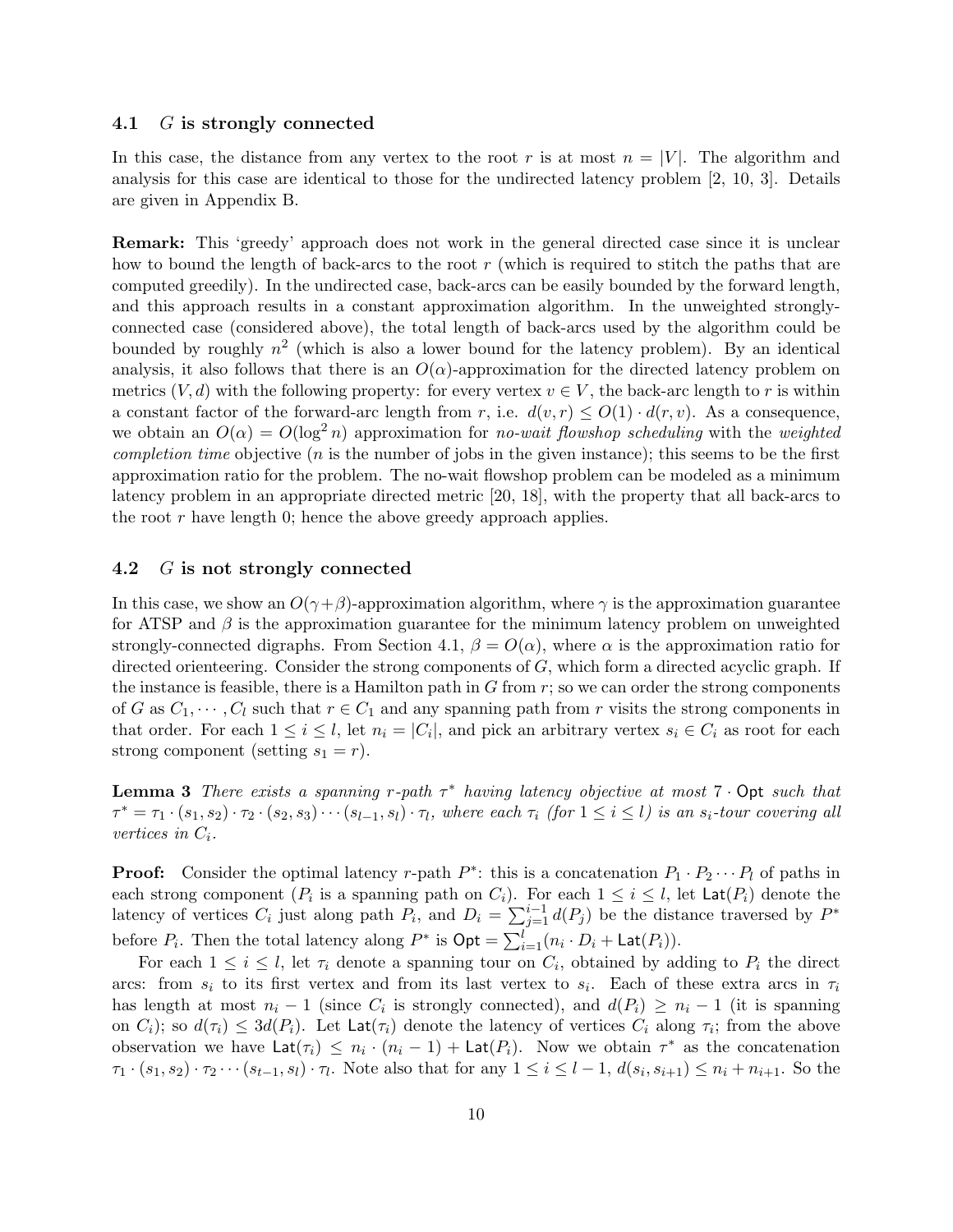latency in  $\tau^*$  of vertices  $C_i$  is:

$$
n_i \cdot \sum_{j=1}^{i-1} (d(\tau_j) + d(s_j, s_{j+1})) + \text{Lat}(\tau_i)
$$
  
\n
$$
\leq n_i \cdot \sum_{j=1}^{i-1} (3d(P_j) + n_j + n_{j+1}) + n_i \cdot (n_i - 1) + \text{Lat}(P_i)
$$
  
\n
$$
\leq n_i \cdot \sum_{j=1}^{i-1} (3d(P_j) + 2n_j) + n_i^2 + n_i \cdot (n_i - 1) + \text{Lat}(P_i)
$$
  
\n
$$
\leq n_i \cdot \sum_{j=1}^{i-1} 7d(P_j) + n_i^2 + n_i \cdot (n_i - 1) + \text{Lat}(P_i)
$$
  
\n
$$
\leq 7n_i \cdot D_i + 2n_i^2 + \text{Lat}(P_i)
$$
  
\n
$$
\leq 7n_i \cdot D_i + 5 \cdot \text{Lat}(P_i)
$$

The last inequality follows from the fact that  $\text{Lat}(P_i) \geq n_i^2/2$  ( $P_i$  is a path on  $n_i$  vertices in an unweighted metric). So the total latency of  $\tau^*$  is at most  $7\sum_{i=1}^{l}(n_i \cdot D_i + \text{Lat}(P_i)) = 7 \cdot \text{Opt.}$ 

The algorithm for directed latency in this case computes an approximately minimum latency  $s_i$ -path for each  $C_i$  separately (using the algorithm in Section 4.1); by adding the direct arc from the last vertex back to  $s_i$ , we obtain  $C_i$ -spanning tours  $\{\sigma_i\}_{i=1}^l$ . We now use the following claim from [2] to bound the length of each tour  $\sigma_i$ .

**Claim 6** ([2]) Given  $C_i$ -spanning tours  $\sigma_i$  and  $\pi_i$ , there exists a poly-time computable tour  $\sigma'_i$  on  $C_i$  of length at most  $3 \cdot d(\pi_i)$  and latency at most thrice that of  $\sigma_i$ .

**Proof:** Tour  $\sigma'_i$  is constructed as follows: starting at  $s_i$ , traverse tour  $\sigma_i$  until a length of  $d(\pi_i)$ , then traverse tour  $\pi_i$  from the current vertex to visit all remaining vertices and then return to  $s_i$ . Note that tour  $\pi_i$  will have to be traversed at most twice, and so the length of  $\sigma'_i$  is at most  $3d(\pi_i)$ . Furthermore, the total latency along  $\sigma'_i$  for vertices visited in the  $\sigma_i$  part is at most  $\text{Lat}(\sigma_i)$  (the latency along  $\sigma_i$ ). Also the latency along  $\sigma'_i$  of each vertex v visited in the  $\pi_i$  part is at most  $3d(\pi_i)$ , which is at most thrice its latency in  $\sigma_i$ . Hence the total latency along  $\sigma'_i$  is at most  $3 \cdot \textsf{Lat}(\sigma_i)$ .

This implies that by truncating  $\sigma_i$  with a  $\gamma$ -approximate TSP on  $C_i$ , we obtain another spanning tour  $\sigma'_i$  of length  $3\gamma \cdot L_i$  and latency  $3 \cdot \textsf{Lat}(\sigma_i)$  (where  $L_i$  is length of the minimum TSP on  $C_i$ ). The final r-path is the concatenation of these local tours,  $\pi = \sigma'_1 \cdot (s_1, s_2) \cdot \sigma'_2 \cdots (s_{l-1}, s_l) \cdot \sigma'_l$ .

Claim 7 The latency of r-path  $\pi$  is at most  $O(\gamma + \beta) \cdot \text{Opt}$ .

**Proof:** Consider the near-optimal r-path  $\tau^*$  given by Lemma 3. For  $1 \leq i \leq l$ , let  $\textsf{Opt}_i$  denote the latency of the C<sub>i</sub>-spanning tour  $\tau_i$ , and  $\tilde{D}_i = \sum_{j=1}^{i-1} (d(\tau_j) + d(s_j, s_{j+1}))$  denote the length of  $\tau^*$ before  $C_i$ . Then the total latency of  $\tau^*$  can be written as  $\sum_{i=1}^{l} (n_i \cdot \tilde{D}_i + \text{Opt}_i) \leq 7 \cdot \text{Opt}$ .

Now consider the r-path  $\pi$  output by the algorithm. The  $s_i$ -tour  $\tau_i$  is a feasible solution to the minimum latency instance on  $C_i$ ; so the latency of tour  $\sigma_i$  is at most  $\beta \cdot \text{Opt}_i$ , since we use a β-approximation for each such instance. So for each  $1 \leq i \leq l$ , the truncated tour  $\sigma'_{i}$  has latency  $\text{Lat}(\sigma'_i) \leq 3\beta \cdot \text{Opt}_i$ , and length  $d(\sigma'_i) \leq 3\gamma L_i$ . Again, the latency of  $\pi$  can be written as  $\sum_{i=1}^{l} (n_i \cdot D'_i + \textsf{Lat}(\sigma'_i))$ , where  $D'_i = \sum_{j=1}^{i-1} (d(\sigma'_j) + d(s_j, s_{j+1}))$  is the length of  $\pi$  before  $C_i$ . So the latency of vertices  $C_i$  in  $\pi$  is:

$$
n_i \cdot \sum_{j=1}^{i-1} (d(\sigma'_j) + d(s_j, s_{j+1})) + \text{Lat}(\sigma'_i)
$$
  
\n
$$
\leq n_i \cdot \sum_{j=1}^{i-1} (3\gamma \cdot L_j + d(s_j, s_{j+1})) + 3\beta \cdot \text{Opt}_i
$$
  
\n
$$
\leq n_i \cdot \sum_{j=1}^{i-1} (3\gamma \cdot d(\tau_j) + d(s_j, s_{j+1})) + 3\beta \text{Opt}_i
$$
  
\n
$$
\leq 3\gamma n_i \cdot \sum_{j=1}^{i-1} (d(\tau_j) + d(s_j, s_{j+1})) + 3\beta \text{Opt}_i
$$
  
\n
$$
= 3\gamma n_i \cdot \tilde{D}_i + 3\beta \text{Opt}_i
$$
  
\n
$$
\leq 3(\gamma + \beta)(n_i \cdot \tilde{D}_i + \text{Opt}_i)
$$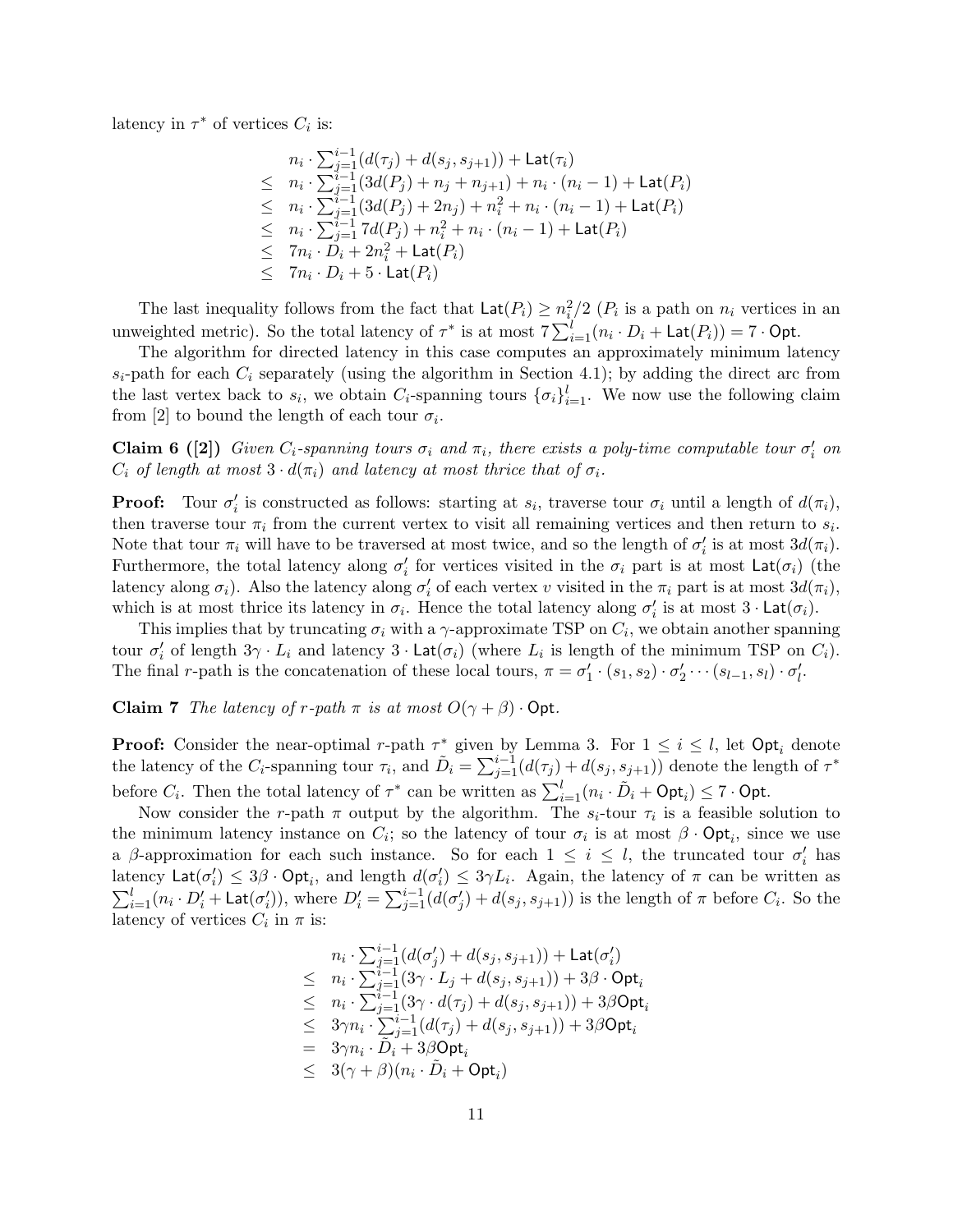So the total latency of  $\pi$  is at most  $3(\gamma + \beta) \sum_{i=1}^{l} (n_i \cdot \tilde{D}_i + \mathsf{Opt}_i) \leq O(\gamma + \beta) \cdot \mathsf{Opt}.$ Theorem 5 now follows.

## References

- [1] A. Blum, S. Chawla, D. R. Karger, T. Lane, A. Meyerson, and M. Minkoff. Approximation Algorithms for Orienteering and Discounted-Reward TSP. In FOCS, pages 46–55, 2003.
- [2] Avrim Blum, Prasad Chalasani, Don Coppersmith, William R. Pulleyblank, Prabhakar Raghavan, and Madhu Sudan. The minimum latency problem. In STOC, pages 163–171, 1994.
- [3] Kamalika Chaudhuri, Brighten Godfrey, Satish Rao, and Kunal Talwar. Paths, Trees, and Minimum Latency Tours. In FOCS, pages 36–45, 2003.
- [4] Chandra Chekuri, Nitish Korula, and Martin Pal. Improved Algorithms for Orienteering and Related Problems. In SODA, pages 661–670, 2008.
- [5] Chandra Chekuri and Martin Pal. An  $O(\log n)$  Approximation Ratio for the Asymmetric Traveling Salesman Path Problem. Theory of Computing, 3:197–209, 2007.
- [6] C. H. Papadimitriou G. Papageorgiou N. Papakostantinou F. Afrati, S. Cosmadakis. The complexity of the traveling repairman problem. Informatique Theorique et Applications, 20:79– 87, 1986.
- [7] Uriel Feige and Mohit Singh. Improved Approximation Ratios for Traveling Salesperson Tours and Paths in Directed Graphs. In APPROX-RANDOM, pages 104–118, 2007.
- [8] A. Frank. On Connectivity properties of Eulerian digraphs. Annals of Discrete Mathematics, 41:179–194, 1989.
- [9] A. Frieze, G. Galbiati, and F. Maffioli. On the worst-case performance of some algorithms for the asymmetric travelling salesman problem. Networks, 12:23–39, 1982.
- [10] Michel Goemans and Jon Kleinberg. An improved approximation ratio for the minimum latency problem. Mathematical Programming, 82:111–124, 1998.
- [11] B. Jackson. Some remarks on arc-connectivity, vertex splitting, and orientation in digraphs. Journal of Graph Theory, 12(3):429–436, 1988.
- [12] Jon Kleinberg and David Williamson. Unpublished note. 1998.
- [13] Fumei Lam and Alantha Newman. Traveling salesman path problems. Mathematical Programming, online, 2006.
- [14] Edward Minieka. The delivery man problem on a tree network. Annals of Operations Research, 18:261–266, 1989.
- [15] Viswanath Nagarajan and R. Ravi. Poly-logarithmic approximation algorithms for directed vehicle routing problems. In APPROX-RANDOM, pages 257–270, 2007.
- [16] George L. Nemhauser and Laurence A. Wolsey. Integer and Combinatorial Optimization. 1999.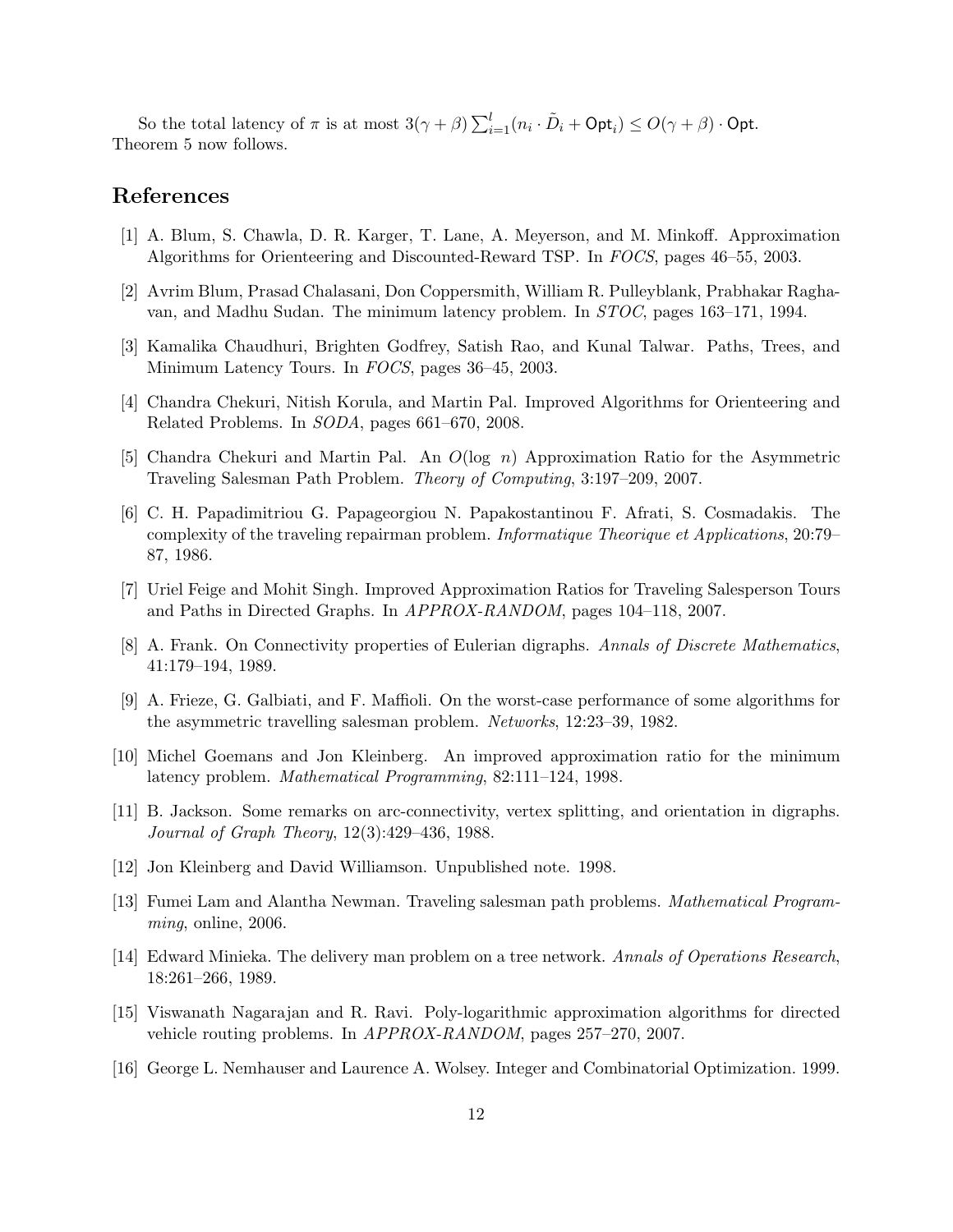- [17] S. Sahni and T. Gonzalez. P-complete approximation problems. Journal of the ACM, 23:555– 565, 1976.
- [18] Maxim Sviridenko. Makespan Minimization in No-Wait Flow Shops: A Polynomial Time Approximation Scheme. SIAM J. Discret. Math., 16(2):313–322, 2003.
- [19] David Williamson. Analysis of the held-karp heuristic for the traveling salesman problem. Master's thesis, MIT Computer Science, 1990.
- [20] D.A. Wismer. Solution of the flowshop sheduling problem with no intermediate queues. Operations Research, 20:689–697, 1972.

### A Relation between ATSP and directed latency

**Proposition 6** An  $\alpha$ -approximation for directed latency (path version) implies a  $4\alpha$ -approximation for ATSP. This reduction also holds in the special case of metrics induced by unweighted digraphs.

**Proof:** We only present the reduction for unweighted metrics (the general case is identical). Let  $\mathcal A$  be an  $\alpha$ -approximation algorithm for the (path version) directed latency on unweighted metrics, and  $G = (V, E)$  be any n-vertex directed graph. We show how A can be used to obtain a 4 $\alpha$ approximation for ATSP on G. Pick some root  $r \in V$  and modify G by adding to it a directed path of n new vertices U originating at  $r$ : let H be the graph so obtained. A candidate solution for latency on  $H$  first visits the vertices  $V$  along the optimal ATSP tour on  $G$  and then visits U along the new path: this implies that the optimal latency on H,  $\text{Lat}^*(H) \leq 2n(\text{Tsp}^*(G) + n)$ where  $\mathsf{Tsp}^*(G)$  is the optimal value of ATSP on G. Note that  $\mathsf{Tsp}^* \geq n$  (G has n vertices), and so Lat<sup>\*</sup> $(H) \leq 4n$ Tsp<sup>\*</sup> $(G)$ . Note also that any spanning r-path in H must first visit all the vertices V in a tour (on graph  $G$ ) and then the vertices U along the new path. Since there are n vertices (those in U) that appear after the spanning tour on G, we have  $\textsf{Lat}^*(H) \geq n \cdot \textsf{Tsp}^*(G)$ . Thus we  $\mathrm{have}\,\, \frac{1}{4n}\mathsf{Lat}^*(H)\leq \mathsf{Tsp}^*(G)\leq \frac{1}{n}$  $\frac{1}{n}$ Lat<sup>\*</sup>(*H*), which implies the proposition.

We now prove Theorem 1, which shows the equivalence (up to a constant factor) of approximating the path and tour versions of directed latency.

Proof of Theorem 1. Recall the definitions of the two versions of directed latency on asymmetric metric  $(V, d)$  with root vertex  $r \in V$ . Path latency: find a spanning path  $\pi$  originating at r that minimizes  $\sum_{v \in V} d^{\pi}(r, v)$  (here  $d^{\pi}(r, r) = 0$ ). Tour latency: find a spanning tour  $\tau$  originating at r that minimizes  $\sum_{v \in V} d^{\tau}(r, v)$  (here  $d^{\tau}(r, r) = d(\tau)$ ).

We first show that any approximation algorithm for path-latency implies the same guarantee for tour-latency. Modify the given metric  $(V, d)$  (for tour-latency) by adding a new vertex r' with distances to vertices V as follows:  $d(v, r') = d(v, r)$  and  $d(r', v) = \infty$  for all  $v \in V$ . It is clear that optimal value of tour-latency on  $(V, d)$  equals the optimal value of path-latency on the modified metric, which implies the first direction.

For the reverse direction, let  $\mathcal A$  be any  $\alpha$ -approximation algorithm for tour-latency (we assume  $\alpha \leq n$ ). Set  $\beta = \lfloor 4\alpha \rfloor + 1$  and define metric  $(V, d)$  which is obtained from  $(V, d)$  by making  $\beta$ copies of each vertex in  $V \backslash r$ . Let plat (resp. plat) denote the optimal value of path-latency on d (resp. d); note that  $\not\equiv \beta \cdot \text{plat}$ . We assume (by scaling) that the smallest non-zero distance in  $d$  is 1, and that there is a finite length spanning r-path in metric  $d$  (otherwise the latency problem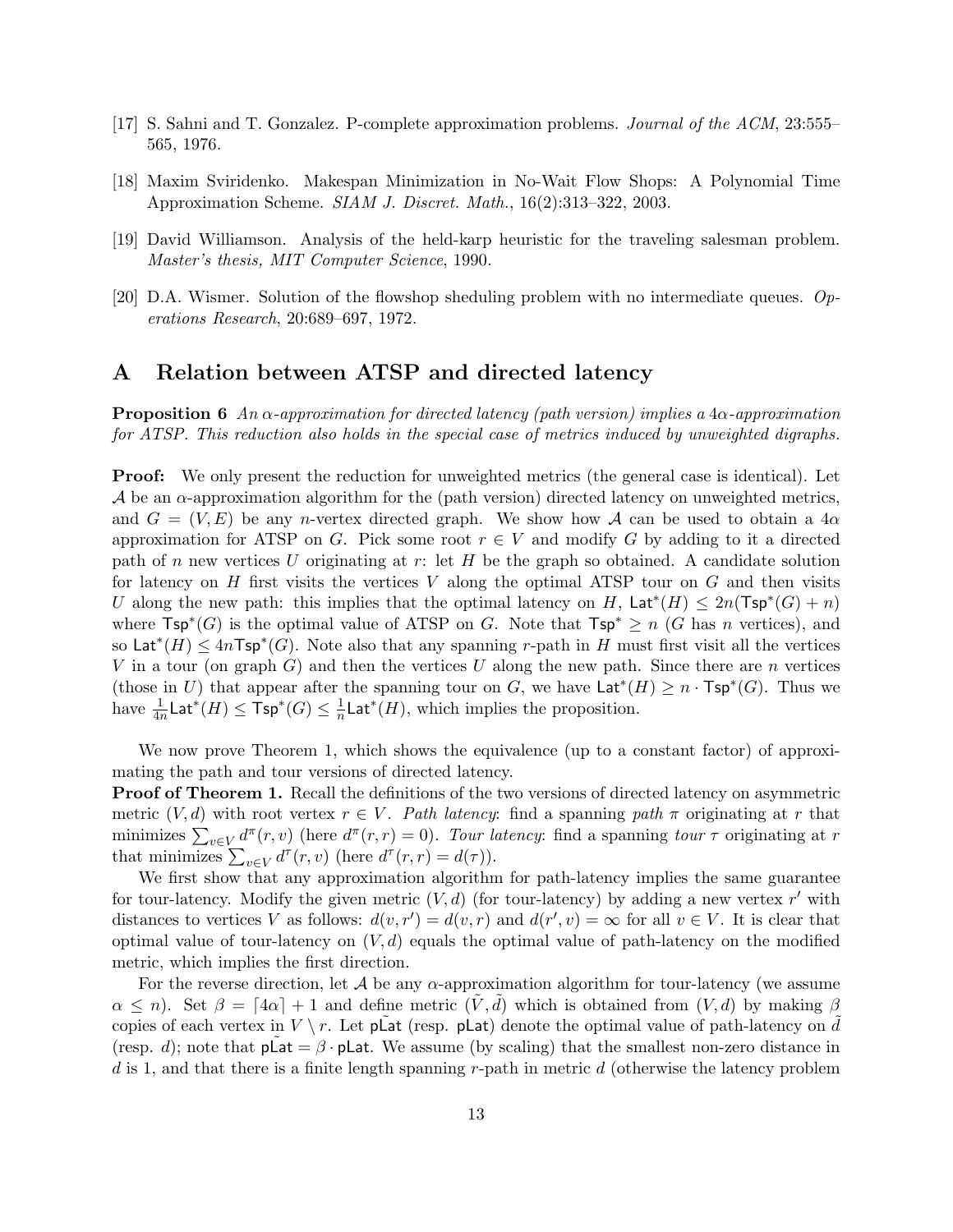is trivial); so plat  $\leq n^2 d_{max}$  where  $d_{max}$  is the maximum finite distance in d. We further modify metric d by adding dummy arcs of length L (value to be set later) from each  $v \in V \setminus r$  to r, and let l denote the shortest path metric on this modified graph. Note that the optimal value of tour-latency on metric l is tLat  $\leq 2 \cdot p\tilde{L}at + L$ . The algorithm for path-latency on d is as follows.

- For each  $0 \leq i \leq \lg(\beta n^2 d_{max})$  do:
	- 1. Set  $L \leftarrow 2^i$  and l to be the metric as defined above.
	- 2. Run algorithm A for tour-latency on l to get tour  $\tau$ . Let  $\pi$  denote the portion of  $\tau$  until the first usage of a dummy arc.
	- 3. If  $\pi$  visits at least one copy of each vertex in V, consider this as a feasible solution to path-latency on d; otherwise skip this iteration.
- Output the best path-latency solution encountered in Step 3 above.

Note that since  $1 \le \rho \tilde{L}$  at  $\le \beta n^2 d_{max}$ , there is an iteration where  $\rho \tilde{L}$  at  $\le L = 2^i \le 2 \cdot \rho \tilde{L}$  at. We now argue that in this iteration i, the above algorithm gets a feasible solution in Step  $3$  with path-latency value (on metric d) at most  $4\alpha$  · plat. The tour  $\tau$  found by algorithm A has latency (in metric l)  $\textsf{Lat}(\tau) \leq \alpha \cdot \textsf{tlat} \leq \alpha(2 \cdot \textsf{plat} + L) \leq 4\alpha \cdot \textsf{plat}$ . If x denotes the number of unvisited vertices of  $\tilde{V}$  in  $\pi$  (i.e. when a dummy arc is used for the first time in  $\tau$ ) then  $\text{Lat}(\tau) \geq L \cdot x$ ; hence  $x \le \textsf{Lat}(\tau)/L \le 4\alpha \cdot \textsf{pLat}/L \le 4\alpha < \beta$ . Since  $\tilde{V}$  has  $\beta$  copies of each vertex of  $V, \pi$  visits at least one copy of each V-vertex: so Step 3 records  $\pi$  as a potential solution. We modify  $\tau$  so that it visits all copies of each V -vertex the first time some copy is visited: this only reduces the latency of  $\tau$ . After this modification, note that dummy arcs are used in  $\tau$  only after all vertices  $\tilde{V}$  are visited: in other words,  $\tau$  (and also  $\pi$ ) induces a path-latency solution on metric  $(\tilde{V}, \tilde{d})$  of latency value at most  $\textsf{Lat}(\tau) \leq 4\alpha \cdot \textsf{pLat}$ . Hence the corresponding solution in metric  $(V, d)$  has latency at most  $\frac{1}{\beta}4\alpha \cdot \mathsf{p}\mathsf{Lat} = 4\alpha \cdot \mathsf{p}\mathsf{Lat}$ . Thus the best solution to path-latency on d obtained by the above algorithm has value at most  $4\alpha \cdot \text{plat}$ , and it is a  $4\alpha$  approximation algorithm.

### B Directed latency on unweighted strongly connected graphs

The algorithm for the unweighted strongly connected case is as follows.

- 1. Set current length bound  $L = n$ , and current tour  $\tau = \phi$ .
- 2. While not all vertices covered, do:
	- (a) Run the directed orienteering algorithm  $\alpha$  times, each time obtaining a path of length  $\leq L$  from r that covers (approximately) the maximum number of remaining vertices.
	- (b) Stitch the  $\alpha$  paths into an r-tour by adding arcs from the end of each path back to r, and append this tour to the end of  $\tau$ .
	- (c) Set length bound  $L \leftarrow 2 \cdot L$ .
- 3. Output tour  $\tau$ .

In the optimal latency r-path, let  $N_i$  (for  $i = 0, 1, \dots$ ) be the number of vertices having latency at most  $2^{i}n$ . Then one can verify that the optimal latency  $\mathsf{Opt} \geq \frac{1}{2}$  $\frac{1}{2} \sum_{i \geq 0} 2^{i-1} n \cdot (n - N_i)$ . In the